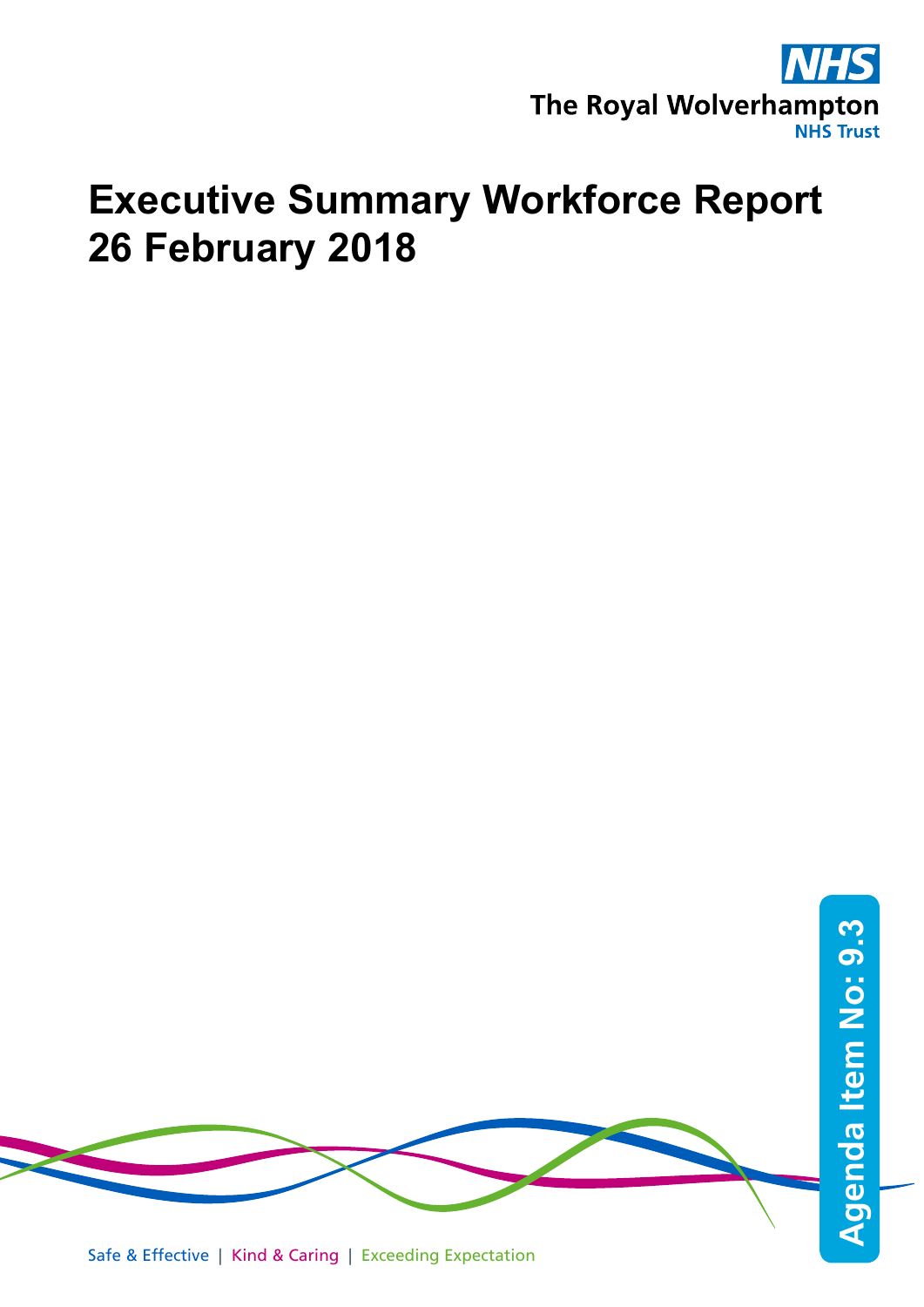**NHS** The Royal Wolverhampton

|                                            | <b>Trust Board Report</b>                                                                                                                                                                                                                                                                                                                                                                                                                                                                                                                                                                                                                                                                                                                                                                                                           |
|--------------------------------------------|-------------------------------------------------------------------------------------------------------------------------------------------------------------------------------------------------------------------------------------------------------------------------------------------------------------------------------------------------------------------------------------------------------------------------------------------------------------------------------------------------------------------------------------------------------------------------------------------------------------------------------------------------------------------------------------------------------------------------------------------------------------------------------------------------------------------------------------|
| <b>Meeting Date:</b>                       | 26 <sup>th</sup> February 2018                                                                                                                                                                                                                                                                                                                                                                                                                                                                                                                                                                                                                                                                                                                                                                                                      |
| Title:                                     | <b>Executive Summary Workforce Report</b>                                                                                                                                                                                                                                                                                                                                                                                                                                                                                                                                                                                                                                                                                                                                                                                           |
| <b>Executive</b><br><b>Summary:</b>        | This report provides updates on progress on the delivery of the People and<br>Organisation Development Strategy 2016 - 2020, and specifically:<br>1. Engagement & Culture<br>2. Future Workforce<br><b>Nursing Workforce Summary</b><br><b>Medical Workforce Summary</b><br>3. Organisation Development<br>4. Workforce Intelligence and Planning<br>5. Underpinning Workforce Assurance<br>This report provides an update on the actions completed in the delivery of<br>the People and Organisation Development Strategy and provides an update<br>on metrics to provide the Board with assurance relating to the Strategy and<br>the mitigation of risks relating to Board Assurance Framework - Strategic<br>Risk 1. The Workforce and Organisation Development Committee also<br>receive regular reports on Workforce Metrics. |
| <b>Report of:</b>                          | Alan Duffell - Director of Workforce                                                                                                                                                                                                                                                                                                                                                                                                                                                                                                                                                                                                                                                                                                                                                                                                |
| <b>Action</b><br><b>Requested:</b>         | <b>Receive and note</b>                                                                                                                                                                                                                                                                                                                                                                                                                                                                                                                                                                                                                                                                                                                                                                                                             |
| For the attention<br>of the Board          | The report provides an update on activity to reach Trust targets on the<br>Workforce Metrics measuring the delivery of the People and Organisation<br>Development Strategy 2016 - 2020                                                                                                                                                                                                                                                                                                                                                                                                                                                                                                                                                                                                                                              |
| <b>Assure</b>                              | Actions on Recruitment, Retention and Engagement to mitigate SR1 on<br>Board Assurance Framework.                                                                                                                                                                                                                                                                                                                                                                                                                                                                                                                                                                                                                                                                                                                                   |
| <b>Advise</b>                              | Progress on delivery of the actions within the People and Organisation<br>Development Strategy 2016 - 2020 to support with the approach to OD.                                                                                                                                                                                                                                                                                                                                                                                                                                                                                                                                                                                                                                                                                      |
| <b>Alert</b>                               | Items of immediate and pressing concern relating to workforce metrics<br>٠<br>are highlighted within the report and attributed a red rating for board<br>attention.<br>The Trust performance on 12 month rolling sickness absence against<br>$\bullet$<br>target is red rated.                                                                                                                                                                                                                                                                                                                                                                                                                                                                                                                                                      |
| <b>Author + Contact</b><br><b>Details:</b> | Catherine Griffiths, Deputy Director of HR<br>Tel 01902 695430<br>Email Catherine.Griffiths7@nhs.net                                                                                                                                                                                                                                                                                                                                                                                                                                                                                                                                                                                                                                                                                                                                |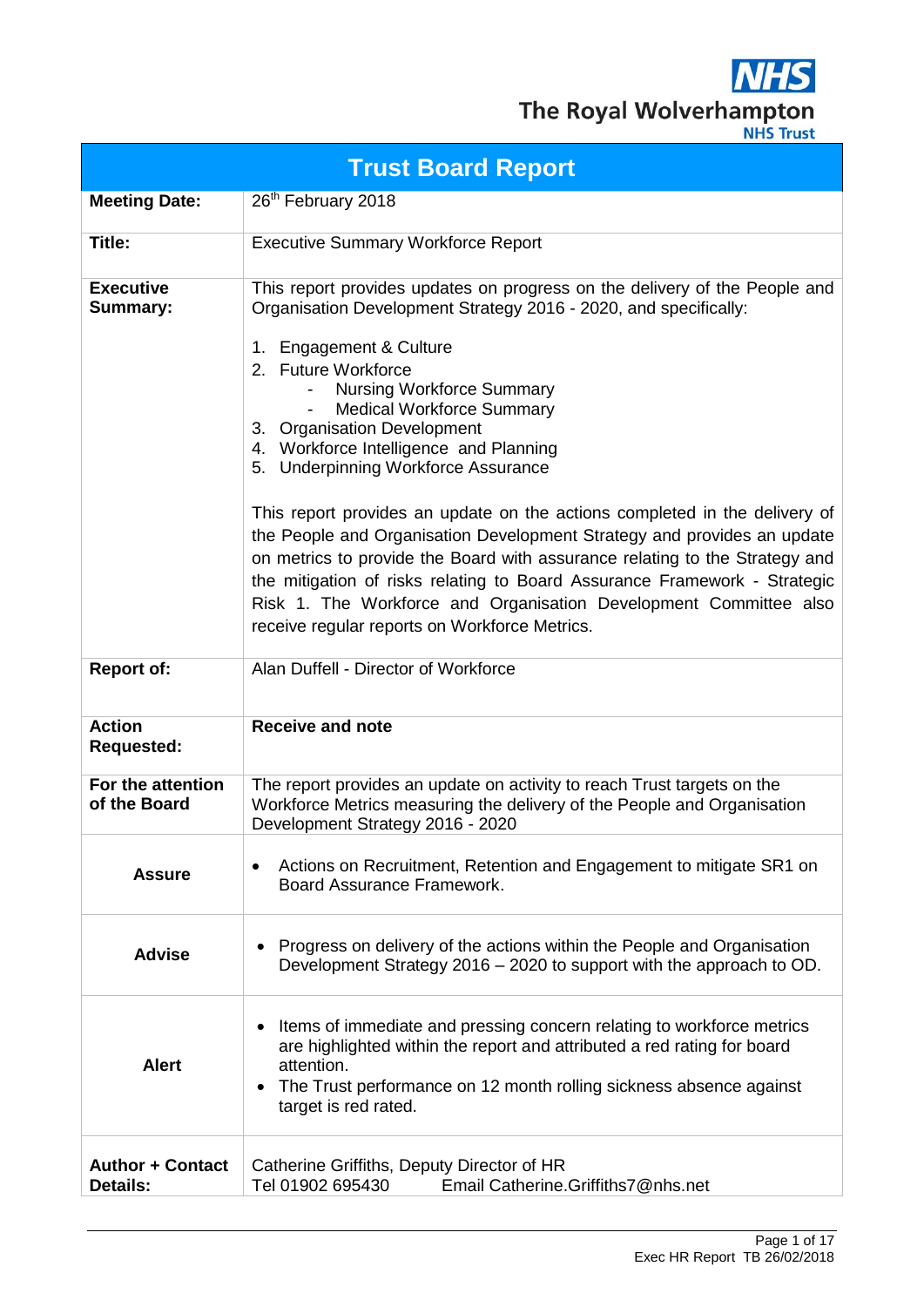| <b>Links to Trust</b><br><b>Strategic</b><br><b>Objectives</b> | 4. Attract, retain and develop our staff, and improve employee engagement.<br>6. Be in the top 25% of all key performance indicators.                                                                                                                                                                                                                       |  |  |
|----------------------------------------------------------------|-------------------------------------------------------------------------------------------------------------------------------------------------------------------------------------------------------------------------------------------------------------------------------------------------------------------------------------------------------------|--|--|
| <b>Resource</b><br>Implications:                               | <b>NONE</b>                                                                                                                                                                                                                                                                                                                                                 |  |  |
| <b>CQC Domains</b>                                             | <b>Well-led:</b> the leadership, management and governance of the organisation make sure it's<br>providing high-quality care that's based around individual needs, that it encourages learning<br>and innovation, and that it promotes an open and fair culture.                                                                                            |  |  |
| <b>Equality and</b><br><b>Diversity Impact</b>                 | The Trust Approach to Equality, Diversity and Inclusion addresses actions for WRES, EDS2<br>and WDES and the Trust approach to EDI and the provisions of the Equality Act 2010 as part<br>of the People and Organisation Development Strategy 2016-2020.                                                                                                    |  |  |
| <b>Risks: BAF/TRR</b>                                          | BAF Strategic Risk 1 - Workforce                                                                                                                                                                                                                                                                                                                            |  |  |
| <b>Risk: Appetite</b>                                          | The report seeks to provide Board Assurance and to decrease the Workforce<br>Risks within the Trust.                                                                                                                                                                                                                                                        |  |  |
| <b>Public or Private:</b>                                      | <b>PUBLIC</b>                                                                                                                                                                                                                                                                                                                                               |  |  |
| <b>Other formal</b><br>bodies involved:                        | Workforce & Organisational Committee (WODC)                                                                                                                                                                                                                                                                                                                 |  |  |
| <b>References</b>                                              | NONE – National Workforce Strategy currently in consultation phase.                                                                                                                                                                                                                                                                                         |  |  |
| <b>NHS</b><br><b>Constitution:</b>                             | In determining this matter, the Board should have regard to the Core<br>principles contained in the Constitution of:<br>Equality of treatment and access to services<br>High standards of excellence and professionalism<br>Service user preferences<br>Cross community working<br><b>Best Value</b><br>Accountability through local influence and scrutiny |  |  |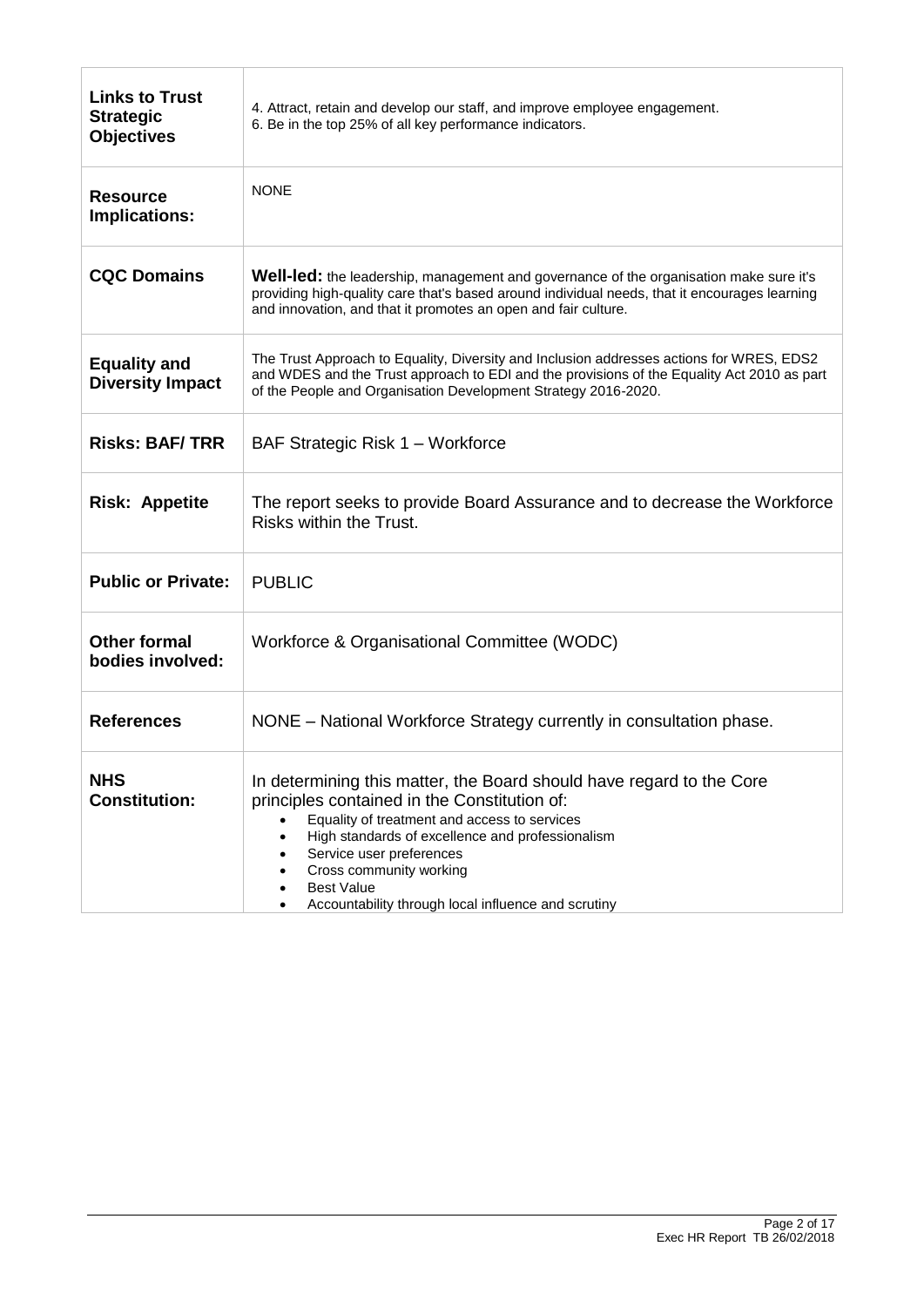|       | <b>Report Details</b>                                                                                                                                                                                                                                                                                                                                                                                                                                                                                                                                                                                                                                                                                           |
|-------|-----------------------------------------------------------------------------------------------------------------------------------------------------------------------------------------------------------------------------------------------------------------------------------------------------------------------------------------------------------------------------------------------------------------------------------------------------------------------------------------------------------------------------------------------------------------------------------------------------------------------------------------------------------------------------------------------------------------|
|       | People and Organisation Development Strategy                                                                                                                                                                                                                                                                                                                                                                                                                                                                                                                                                                                                                                                                    |
|       | 2016-2020                                                                                                                                                                                                                                                                                                                                                                                                                                                                                                                                                                                                                                                                                                       |
|       |                                                                                                                                                                                                                                                                                                                                                                                                                                                                                                                                                                                                                                                                                                                 |
|       | Summary                                                                                                                                                                                                                                                                                                                                                                                                                                                                                                                                                                                                                                                                                                         |
|       |                                                                                                                                                                                                                                                                                                                                                                                                                                                                                                                                                                                                                                                                                                                 |
|       | The People and Organisation Development Strategy 2016 – 2020 sets out the framework<br>for the effective management of resources and reporting on outcomes achieved and metrics<br>aims to assure the Trust Board and Trust Management Committee that action is being taken<br>to mitigate strategic risk one on the Board Assurance Framework.                                                                                                                                                                                                                                                                                                                                                                 |
| 1     | Equality<br>& Diversity                                                                                                                                                                                                                                                                                                                                                                                                                                                                                                                                                                                                                                                                                         |
|       |                                                                                                                                                                                                                                                                                                                                                                                                                                                                                                                                                                                                                                                                                                                 |
|       | Engagement<br>Recognition<br><b>Employee Relations</b><br>& Reward<br>& Retention                                                                                                                                                                                                                                                                                                                                                                                                                                                                                                                                                                                                                               |
|       | and Culture                                                                                                                                                                                                                                                                                                                                                                                                                                                                                                                                                                                                                                                                                                     |
|       | Leadership, Engagement &<br>Continuous improvement                                                                                                                                                                                                                                                                                                                                                                                                                                                                                                                                                                                                                                                              |
| 1.1   | <b>Equality, Diversity and Inclusion</b>                                                                                                                                                                                                                                                                                                                                                                                                                                                                                                                                                                                                                                                                        |
| 1.1.1 | Following on from the Trust's Equality, Diversity and Inclusion Conference in December, a<br>calendar of events for the year has been developed in consultation with staff. The<br>International Mother Tongue Event took place on 1st February in the WMI and was well<br>attended and very well received. A Women's History Month event is scheduled to take<br>place on the 15th March 2018 and will celebrate 70 years of women working in the NHS.<br>The Financial Health Roadshow that took place in January 2018 evaluated very well and<br>there is follow up work scheduled to support financial wellbeing for staff including extending<br>the services available through Neyber Financial Services. |
|       | 1.1.2 The work to establish Employee Voice Networks' was initiated in January 2018 with staff<br>showing interest in establishing a Black and Ethnic Minority Network, Disability Network and<br>Male Nurse Discussion Group. The frameworks are in place now to support self-managing<br>staff groups with the aim of increasing employee engagement levels within the Trust. The<br>initial discussions with the workforce have taken place and levels of interest are very high.<br>The Trust staff-side representatives are involved and supportive of increasing partnership<br>working.                                                                                                                   |
| 1.1.3 | <b>Workforce Race Equality Standard (WRES)</b>                                                                                                                                                                                                                                                                                                                                                                                                                                                                                                                                                                                                                                                                  |
|       | The Trust submitted it return for WRES 2017 as contractually required and is due to submit<br>later this year for 2018 - an appropriate action plan is submitted to address any areas which<br>may be identified by the WRES data outcomes - this action plan is then incorporated into<br>the HR EDI approach and action plan.                                                                                                                                                                                                                                                                                                                                                                                 |
|       | Key points from WRES 2017 -                                                                                                                                                                                                                                                                                                                                                                                                                                                                                                                                                                                                                                                                                     |
|       | If the combined communities of Cannock and Wolverhampton are considered then the Trust<br>is 'over-represented' in BAME in the workforce, if only the community of Wolverhampton is<br>considered then the Trust is under-represented - the two communities have very different<br>ethnic make ups. (Cannock is 99% from a white background).                                                                                                                                                                                                                                                                                                                                                                   |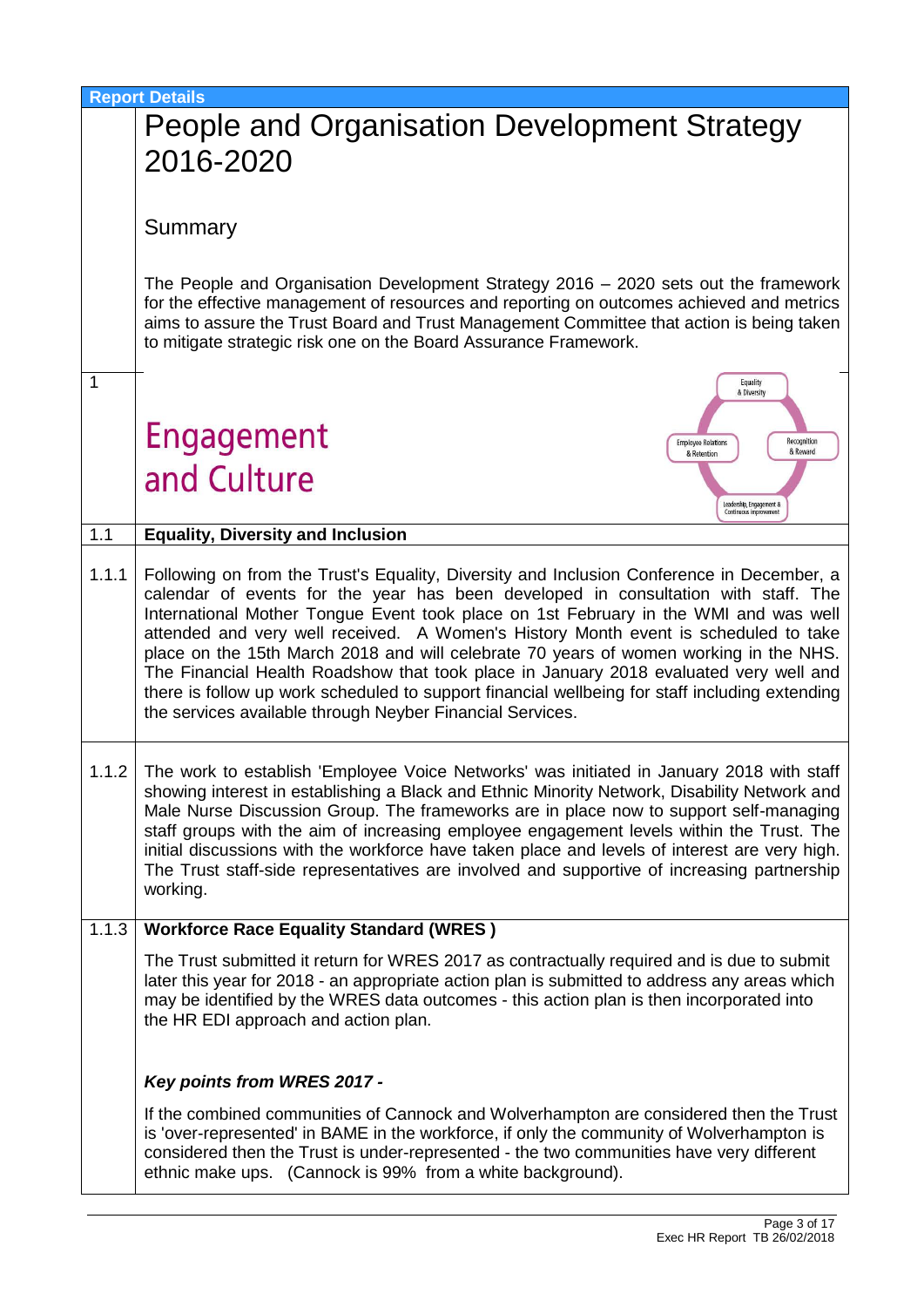|       | Numbers of BAME staff being subject of a disciplinary investigation / hearing are<br>disproportionate as compared to their white colleagues. The Trust is in the process of<br>launching the Cultural Ambassador programme and is recruiting BAME staff to the voluntary<br>role - which will be part of investigation teams/ hearing panels for processes in which a<br>BAME member of staff is subject - the Cultural Ambassador role is to explore any issues of<br>unconscious bias or cultural inequality which may be present. |
|-------|--------------------------------------------------------------------------------------------------------------------------------------------------------------------------------------------------------------------------------------------------------------------------------------------------------------------------------------------------------------------------------------------------------------------------------------------------------------------------------------------------------------------------------------|
|       | Number of BAME staff undertaking non-mandatory training - data is unreliable from 2017<br>due to recording issues. A new E learning form has been developed by L&D and more<br>accurate reporting will be available in future (2018/19).                                                                                                                                                                                                                                                                                             |
|       | Reporting of B&H by BAME staff (26%) is slightly above average for the comparable<br>sector (23%) as per NHS Staff Survey (Figure carried forward to WRES template) - review<br>and refresh of Bullying and Harassment policy has been undertaken and launch of Dignity<br>at Work is due in April 2018. B&H is now included in Induction and as part of the<br>mandatory on-line training package.                                                                                                                                  |
|       | Trust Board BAME membership is not representative of the communities served, marginally<br>lower but small numbers means single person appointed or leaving makes big difference to<br>percentages.                                                                                                                                                                                                                                                                                                                                  |
|       | The Trust continues to strive to address the issues raised by WRES data - and has an<br>integrated HR EDI approach which incorporates and seeks to address any concerns or<br>areas of inequality raised by WRES, NHS Staff Survey and EDS2.                                                                                                                                                                                                                                                                                         |
|       |                                                                                                                                                                                                                                                                                                                                                                                                                                                                                                                                      |
| 1.2   | <b>Recognition and Reward</b>                                                                                                                                                                                                                                                                                                                                                                                                                                                                                                        |
| 1.2.1 | The approach to recognition and reward is being refreshed with plans for procuring a new<br>Staff Benefits portal in the new financial year and launching a new approach to employee<br>recognition.                                                                                                                                                                                                                                                                                                                                 |
| 1.3   | <b>Employee Relations and Retention</b>                                                                                                                                                                                                                                                                                                                                                                                                                                                                                              |
| 1.3.1 | The Cultural Ambassador programme will be launched within the Trust in April 2018<br>following an extensive training programme for those interested in becoming a cultural<br>ambassadors and supporting the scheme which was designed to identify and address<br>potential cultural bias within the disciplinary process.                                                                                                                                                                                                           |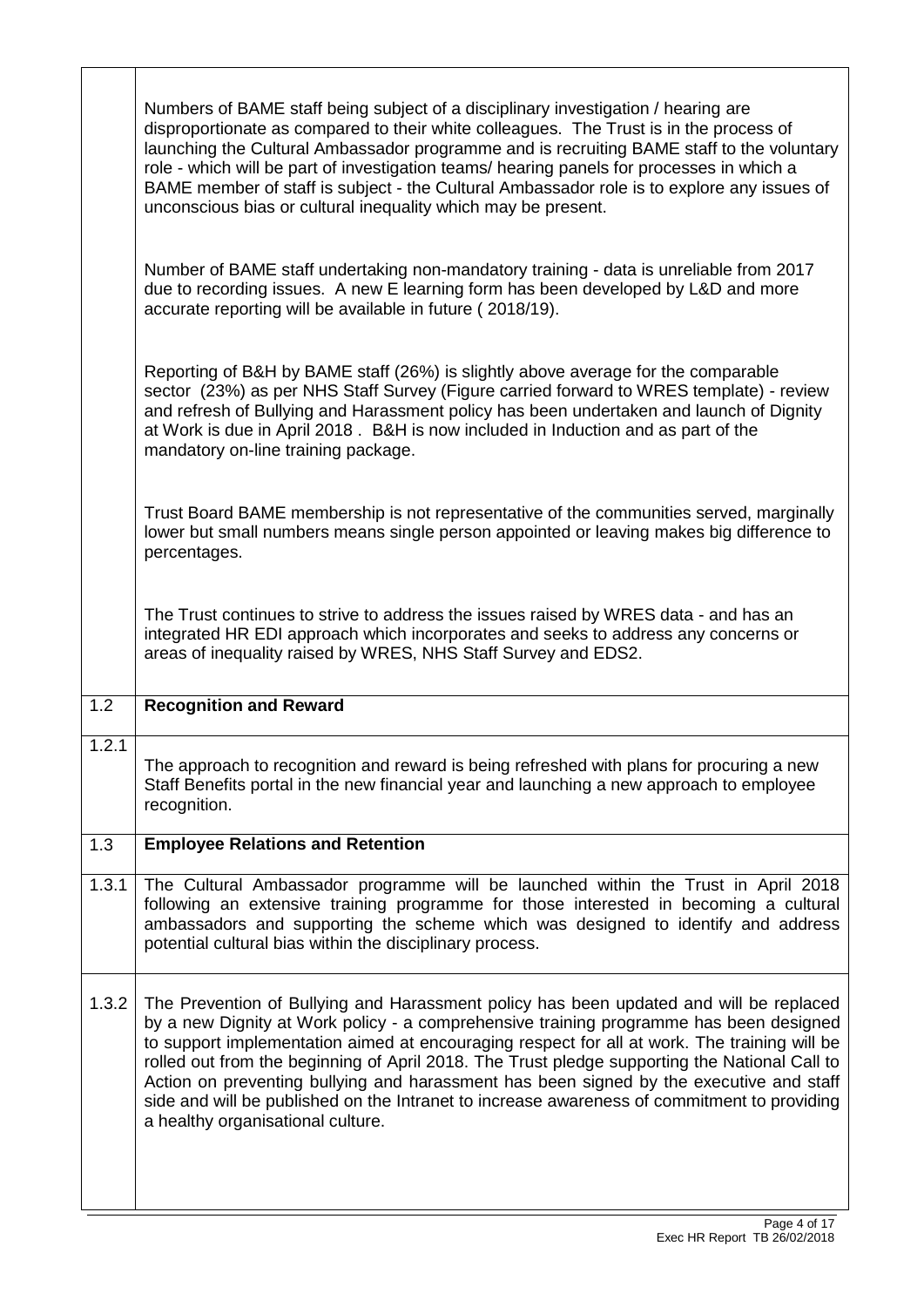| 1.3.3 | The Grievance policy has been updated and will be replaced by the new Conflict Resolution<br>policy - a comprehensive training programme will support implementation aimed at resolving<br>potential conflict informally and at the earliest opportunity, this will be available from the<br>beginning of April 2018.                                                                                                                         |
|-------|-----------------------------------------------------------------------------------------------------------------------------------------------------------------------------------------------------------------------------------------------------------------------------------------------------------------------------------------------------------------------------------------------------------------------------------------------|
| 1.3.4 | The Attract and Retain Steering group focussed on widening participation this month. The<br>Trust workforce is broadly representative of the population it serves regarding ethnicity<br>however the younger age groups are not well represented within the Trust and work Is<br>underway to design and develop career pathways and apprenticeships at all levels to build<br>a workforce for the future.                                     |
| 1.3.5 | There has been focused work on managing attendance within the divisions to provide<br>managers with the support to target hot-spot areas of absence. There has been an increase<br>in the number of capability hearings within the Trust. This is balanced by early and<br>supportive interventions to support staff wellbeing at work. There is more work to do in this<br>area as staff wellbeing indicators are not at the level required. |
| 2     | <b>Employer Branding,</b><br><b>Attraction, Recruitment</b><br>& Retention                                                                                                                                                                                                                                                                                                                                                                    |
|       | <b>Future</b><br>Career Pathways &<br><b>Apprentices &amp; Graduates</b><br><b>Succession Planning</b>                                                                                                                                                                                                                                                                                                                                        |
|       | Workforce                                                                                                                                                                                                                                                                                                                                                                                                                                     |
|       | Best Start &<br><b>Education Pathways</b>                                                                                                                                                                                                                                                                                                                                                                                                     |
|       |                                                                                                                                                                                                                                                                                                                                                                                                                                               |
|       | <b>Organisational Resourcing and Vacancy Position</b>                                                                                                                                                                                                                                                                                                                                                                                         |
| 2.1.  | Advertising Summary - NHS Jobs At 31 <sup>st</sup> January 2018                                                                                                                                                                                                                                                                                                                                                                               |
|       | A total of 124 vacancies were advertised in January, 45 related to Nursing and Midwifery<br>Roles with a further 40 relating to Administrative and Clerical Roles, 14 were Medical and<br>Dental with 11 relating to Additional clinical roles.                                                                                                                                                                                               |
|       | A total of 73 offers were completed, 52 of which related to external candidates, the<br>remainder were internal.                                                                                                                                                                                                                                                                                                                              |
|       | There has been a significant reduction in Nurse Vacancies open across the Trust from<br>173.23 to 151.26 WTE. The main hot spots for Nursing roles continue to be in the areas of<br>Paediatrics, Stroke.                                                                                                                                                                                                                                     |
|       | Refer to Appendix 1 for summary of current unfilled vacancies.                                                                                                                                                                                                                                                                                                                                                                                |
| 2.2   | <b>Future Promotion and Attraction Activity</b>                                                                                                                                                                                                                                                                                                                                                                                               |
|       | Recruitment events held on $16th$ and $27th$ January at the WMI resulted in a total of 7<br>$\bullet$<br>offers, 3 for qualified nurses and 4 for newly qualified nurses all of who will be joining<br>the new Stroke Unit.                                                                                                                                                                                                                   |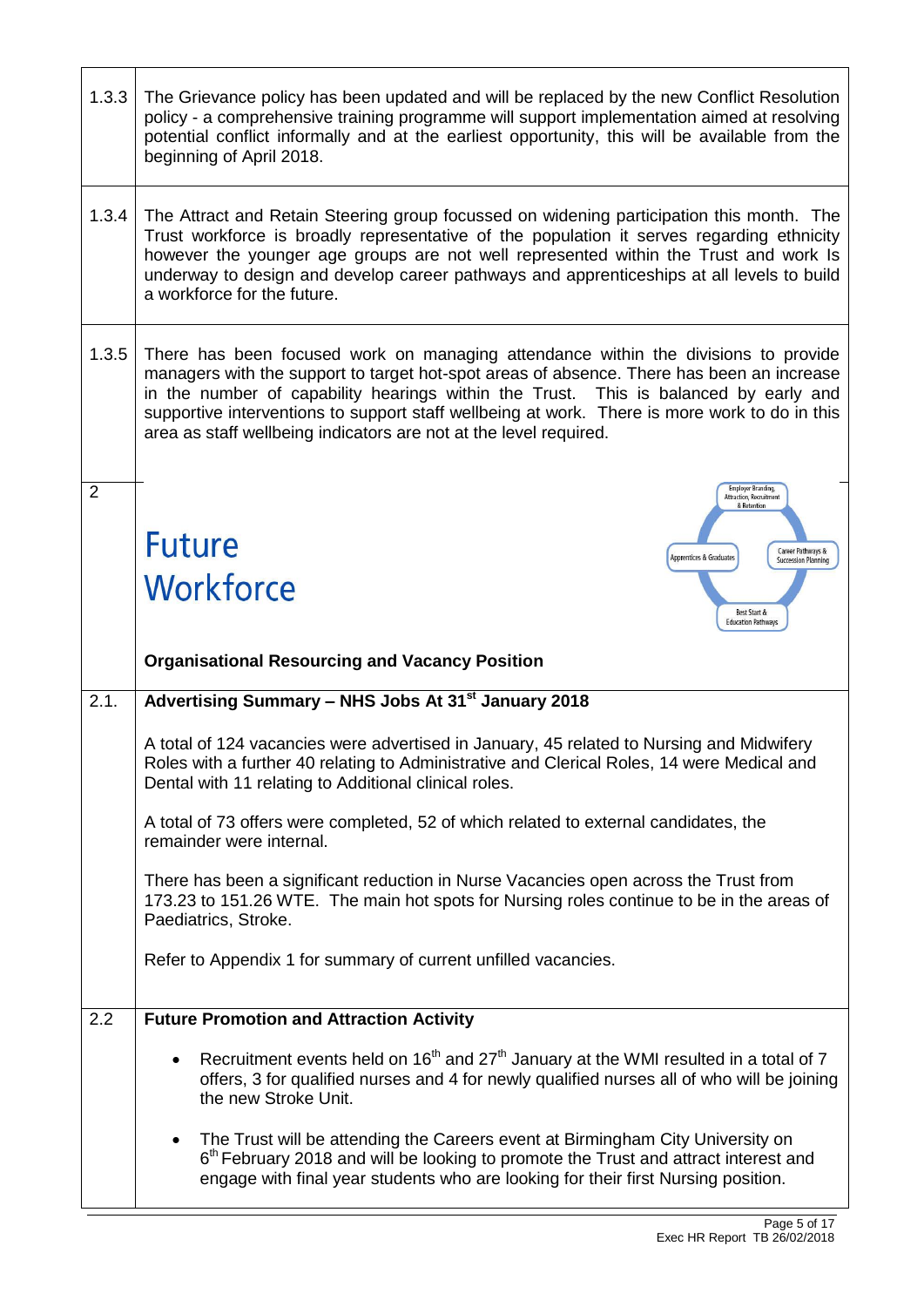|       | The Trust is also booked to attend the annual RCN event which is taking place in<br>Birmingham on 13 <sup>th</sup> March 2018. Planning is underway to ensure that the event is a<br>success.                                                                                                                                                                                                                                                                                                         |  |  |  |  |
|-------|-------------------------------------------------------------------------------------------------------------------------------------------------------------------------------------------------------------------------------------------------------------------------------------------------------------------------------------------------------------------------------------------------------------------------------------------------------------------------------------------------------|--|--|--|--|
| 2.3   | <b>International Recruitment</b><br>The International Recruitment Project has now concluded with the final four Nurses<br>$\bullet$<br>now in post and working towards their OSCE exam. The total number of Philippine<br>Nurses in post as at 31 <sup>st</sup> January was 53.<br>The Trust is current consider the feasibility of a further International Recruitment<br>$\bullet$<br>Project and a briefing paper highlighting some of the key risks and issues is being<br>prepared.              |  |  |  |  |
| 2.4   | <b>Temporary Staff Bank</b><br>The number of qualified shifts in January has increased by 16.3% during the month,<br>however, the number of unqualified shifts have seen an opposite trend with a decrease of<br>14%, compared to December 2017.                                                                                                                                                                                                                                                      |  |  |  |  |
|       | <b>RWNT: Requested Bank Shifts</b><br>3500<br>3000<br>2500<br>$\begin{array}{l}\n\text{4.13}\n\text{4.2500} \\ \text{5.1500} \\ \text{6.1500} \\ \text{7.1500} \\ \text{8.1500} \\ \text{9.1500}\n\end{array}$<br>$\blacksquare$ Requested shifts Dec 17<br>3174<br>Requested shifts Jan 18<br>2729<br>2037<br>1752<br>500<br>0<br>Qualified<br>Unqualified                                                                                                                                           |  |  |  |  |
|       | The increase in requests for qualified shift requests is attributed to vacancy, high acuity and<br>last minute sickness. The marginal decrease in requests for unqualified requests may be<br>attributable to increased fill rates for qualified duties thus reducing the requirement to back<br>fill.<br>Hots spots are in ED, A9 and C25 due to high acuity, vacancy Levels and last minute                                                                                                         |  |  |  |  |
| 2.5   | sickness absence.<br><b>Health Roster - Performance Update</b>                                                                                                                                                                                                                                                                                                                                                                                                                                        |  |  |  |  |
| 2.5.1 | Summary of Unused Hours 18 December 2017 to 14 January 2018                                                                                                                                                                                                                                                                                                                                                                                                                                           |  |  |  |  |
|       | The number of unused hours has increased by 11.8% since 17 <sup>th</sup> December 17. Fluctuations<br>are to be expected and presently the Trust wide the levels remain within agreed thresholds.<br>Nevertheless the number of unused contracted hours remains a key metric and is reviewed<br>at roster assurance meetings. Those units rated as amber or red have been contacted and<br>will be receiving additional support to help identify the root cause and resolve any net hours<br>queries. |  |  |  |  |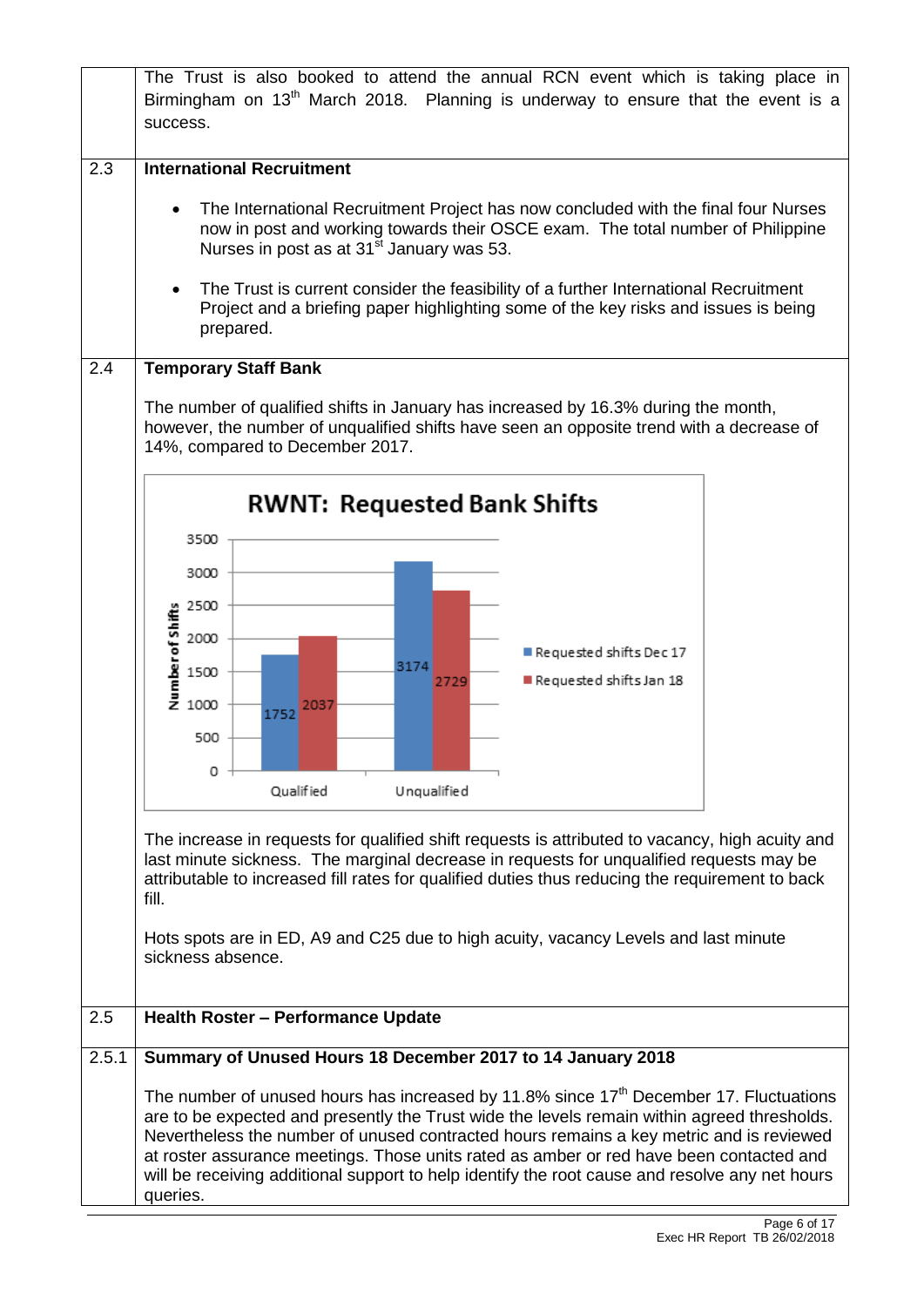| 2.5.2 | <b>Summary of Roster Approval Lead Time</b>                                                                                                                                                                                                                                                                                                                                                                                                                                                                                              |     |                                                                         |       |                                                           |                                                                                                                                                                                    |
|-------|------------------------------------------------------------------------------------------------------------------------------------------------------------------------------------------------------------------------------------------------------------------------------------------------------------------------------------------------------------------------------------------------------------------------------------------------------------------------------------------------------------------------------------------|-----|-------------------------------------------------------------------------|-------|-----------------------------------------------------------|------------------------------------------------------------------------------------------------------------------------------------------------------------------------------------|
|       | RAG Rating (for roster period 18 December 2017 to 14 January 2018)                                                                                                                                                                                                                                                                                                                                                                                                                                                                       |     |                                                                         |       |                                                           |                                                                                                                                                                                    |
|       |                                                                                                                                                                                                                                                                                                                                                                                                                                                                                                                                          |     |                                                                         |       |                                                           |                                                                                                                                                                                    |
|       |                                                                                                                                                                                                                                                                                                                                                                                                                                                                                                                                          | Red | <b>Fully Approved</b><br><b>Amber</b>                                   | Green | Not Approved*                                             |                                                                                                                                                                                    |
|       |                                                                                                                                                                                                                                                                                                                                                                                                                                                                                                                                          | 22  | 18                                                                      | 40    | 10                                                        |                                                                                                                                                                                    |
|       | There has been continued improvement in the Roster Approval Lead Time with 44.4% (40<br>out of 90) units approving the roster on or in advance of the deadline compared to 40% last<br>reporting period although adherence varies across departments.<br>A number of units are still failing to comply with the 6-week advance lead time for<br>publication of rosters as per Trust Policy and Lord Carter's recommendations. The position<br>is being monitored closely and reminders are issued to First and Second Level Approvers in |     |                                                                         |       |                                                           |                                                                                                                                                                                    |
|       | advance of the deadline to prompt action. An escalation process is in place to ensure that<br>Heads of Nursing are made aware and to ensure that any non-compliance issues are<br>addressed through relevant assurance meetings.                                                                                                                                                                                                                                                                                                         |     |                                                                         |       |                                                           |                                                                                                                                                                                    |
| 2.5.3 | <b>Additional Duties Hours Summary</b>                                                                                                                                                                                                                                                                                                                                                                                                                                                                                                   |     |                                                                         |       |                                                           |                                                                                                                                                                                    |
|       | since 17 December 17.                                                                                                                                                                                                                                                                                                                                                                                                                                                                                                                    |     |                                                                         |       |                                                           | There has been a slight reduction in the creation of additional duties this month of 2.4%                                                                                          |
|       | meetings.                                                                                                                                                                                                                                                                                                                                                                                                                                                                                                                                |     |                                                                         |       |                                                           | Communication and education in relation to the appropriate use of additional duties is<br>ongoing. And for in patient units the performance is monitored through regular assurance |
| 2.5.4 |                                                                                                                                                                                                                                                                                                                                                                                                                                                                                                                                          |     |                                                                         |       | Medical Workforce Update at 31 <sup>st</sup> January 2018 |                                                                                                                                                                                    |
|       | An overview of the establishment vs. vacancies can be found at Appendix 2. A summary of<br>key current recruitment activity is detailed below:                                                                                                                                                                                                                                                                                                                                                                                           |     |                                                                         |       |                                                           |                                                                                                                                                                                    |
|       | <b>Division One</b>                                                                                                                                                                                                                                                                                                                                                                                                                                                                                                                      |     |                                                                         |       |                                                           |                                                                                                                                                                                    |
|       | Recruitment is in progress for a number of Consultant posts including:                                                                                                                                                                                                                                                                                                                                                                                                                                                                   |     |                                                                         |       |                                                           |                                                                                                                                                                                    |
|       | $\bullet$                                                                                                                                                                                                                                                                                                                                                                                                                                                                                                                                |     | Consultant in Haematology x 2<br><b>Consultant in Paediatrics Acute</b> |       |                                                           |                                                                                                                                                                                    |
|       | $\bullet$                                                                                                                                                                                                                                                                                                                                                                                                                                                                                                                                |     | • Consultant in Radiology                                               |       | Locum Consultant in Paediatrics - Community & Audio       |                                                                                                                                                                                    |
|       | $\bullet$                                                                                                                                                                                                                                                                                                                                                                                                                                                                                                                                |     | <b>Consultant Cellular Pathology</b>                                    |       |                                                           |                                                                                                                                                                                    |
|       | <b>Division Two</b>                                                                                                                                                                                                                                                                                                                                                                                                                                                                                                                      |     |                                                                         |       |                                                           |                                                                                                                                                                                    |
|       |                                                                                                                                                                                                                                                                                                                                                                                                                                                                                                                                          |     | Recruitment in progress for the following posts:                        |       |                                                           |                                                                                                                                                                                    |
|       | <b>Consultant Gastroenterology</b><br>٠<br><b>Specialty Doctor Oncology</b><br>$\bullet$<br><b>Consultant Urological</b><br>$\bullet$<br>• LAS ST3 General Surgery Breast<br>• LAS CT1/2 General Surgery Vascular<br>• LAS ENT CT1/2                                                                                                                                                                                                                                                                                                     |     |                                                                         |       |                                                           |                                                                                                                                                                                    |
|       | progress:                                                                                                                                                                                                                                                                                                                                                                                                                                                                                                                                |     |                                                                         |       |                                                           | In addition to the above there are a number of Clinical Fellow/Clinical Fellow posts in                                                                                            |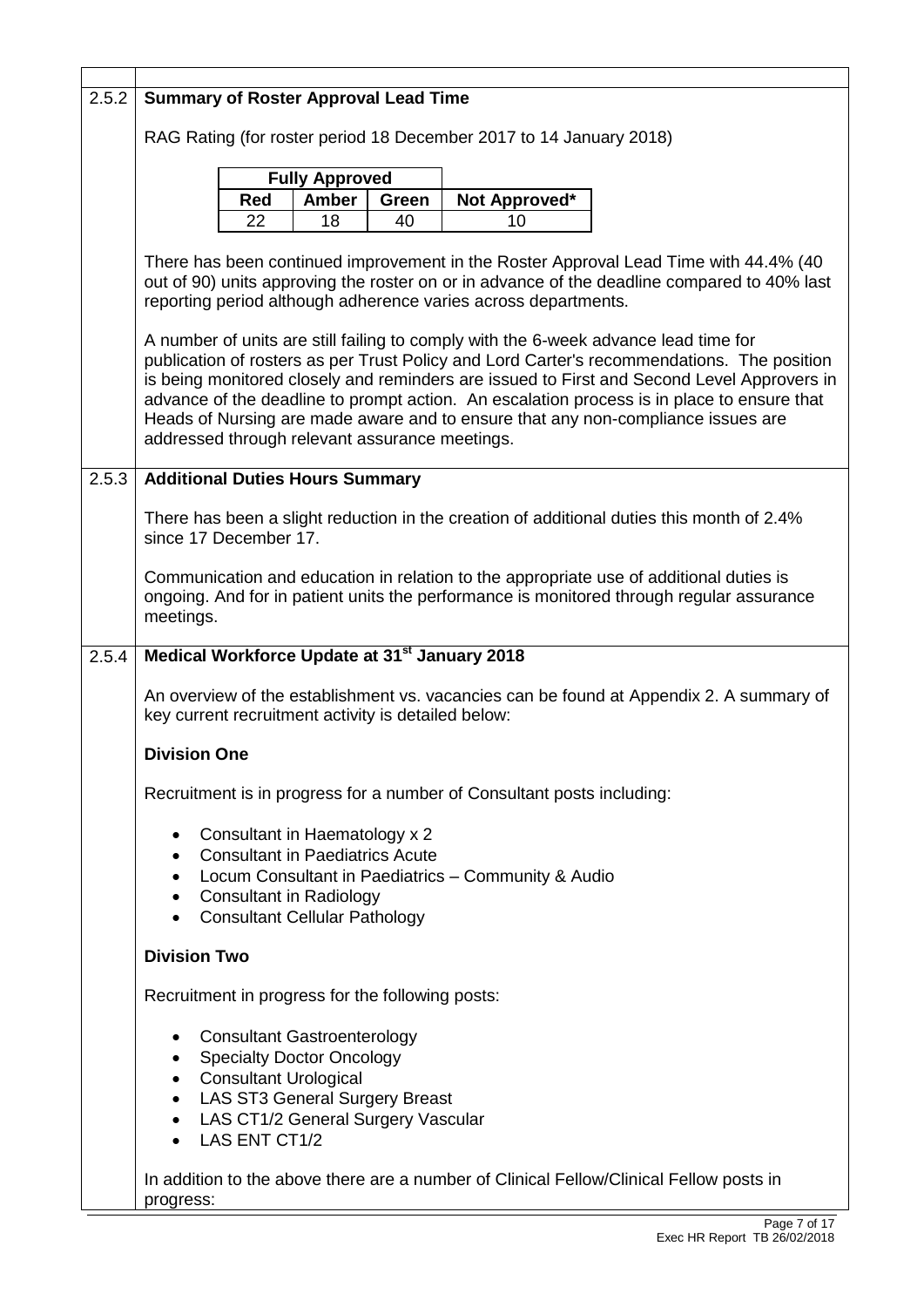|       | Senior Clinical Fellows in CT Anaesthetics, Endoscopy, ENT, Community Paeds,<br>Cardiology, and CT Surgery<br>Clinical Fellows in Paediatrics, Radiology, T & O<br>$\bullet$<br>Adverts for Junior Fellow and Clinical Teaching Fellows closes on 16/2/18 and<br>$\bullet$<br>8/2/18 respectively                                                                                                                                                                                                                                                                                                                                   |
|-------|-------------------------------------------------------------------------------------------------------------------------------------------------------------------------------------------------------------------------------------------------------------------------------------------------------------------------------------------------------------------------------------------------------------------------------------------------------------------------------------------------------------------------------------------------------------------------------------------------------------------------------------|
| 2.6   | UKVI - Applications for Restricted Certificate of Sponsorship                                                                                                                                                                                                                                                                                                                                                                                                                                                                                                                                                                       |
|       | The Trust applications for restricted certificates were all rejected at the January panel.<br>Unfortunately the total number of applications received by the UKVI exceeded the number<br>of certificates that were available to allocate. As a consequence the minimum number of<br>points required was increased and the applications made by the Trust did not meet the<br>higher threshold and were rejected.<br>There has been significant publicity around this issue and the detrimental impact it is having                                                                                                                  |
|       | on NHS appointments generally. The Trust is looking at ways to mitigate the risk.                                                                                                                                                                                                                                                                                                                                                                                                                                                                                                                                                   |
|       |                                                                                                                                                                                                                                                                                                                                                                                                                                                                                                                                                                                                                                     |
| 2.7   | <b>Temporary Medical Staffing</b>                                                                                                                                                                                                                                                                                                                                                                                                                                                                                                                                                                                                   |
|       | There were 1998 shifts requested in the period ended 31st January 2018. A total of 766<br>shifts were filled by Agency workers, 629 were filled by Bank staff and 24 were unfilled. The<br>overall fill rate of 90% was slightly higher than last month which was 88%. There continues<br>to be regular reliance on agency workers related to Consultant cover in Neurology,<br>Respiratory, Emergency Medicine, Stroke, Paediatrics and T&O. As previously reported<br>recruitment is in progress for a number of Consultant posts with interviews planned during<br>January 2018 and this includes Stroke and Emergency Medicine. |
|       |                                                                                                                                                                                                                                                                                                                                                                                                                                                                                                                                                                                                                                     |
| 3.    | Health, Wellbeing<br>& Resilience<br>Organisation<br>Managing for Excellent<br><b>Organisation Design</b>                                                                                                                                                                                                                                                                                                                                                                                                                                                                                                                           |
|       | Performance<br>Development<br>Leadership and Workforce<br>Development                                                                                                                                                                                                                                                                                                                                                                                                                                                                                                                                                               |
| 3.1   | <b>Leadership and Workforce Development</b>                                                                                                                                                                                                                                                                                                                                                                                                                                                                                                                                                                                         |
| 3.1.1 | This report includes an update on progress on plans/actions to improve mandatory training<br>compliance/performance (by exception areas only).                                                                                                                                                                                                                                                                                                                                                                                                                                                                                      |
| 3.1.2 | <b>Topics of concern:</b>                                                                                                                                                                                                                                                                                                                                                                                                                                                                                                                                                                                                           |
|       | Local Induction $(75.2%) = 260$ individuals red                                                                                                                                                                                                                                                                                                                                                                                                                                                                                                                                                                                     |
|       | Safeguarding children (level 4) $(66.7%) = 2$ individuals red<br>Emergency planning $(73.2%) = 11$ individuals red                                                                                                                                                                                                                                                                                                                                                                                                                                                                                                                  |
|       | Risk management training for senior managers $(78.6%) = 29$ individuals red                                                                                                                                                                                                                                                                                                                                                                                                                                                                                                                                                         |
|       |                                                                                                                                                                                                                                                                                                                                                                                                                                                                                                                                                                                                                                     |
| 3.1.3 | The Trust's Mandatory Training Needs Analysis for 2018/19 has been reviewed through                                                                                                                                                                                                                                                                                                                                                                                                                                                                                                                                                 |
|       | Academy Steering Group and will be launched 01 April 2018.                                                                                                                                                                                                                                                                                                                                                                                                                                                                                                                                                                          |
| 3.1.4 |                                                                                                                                                                                                                                                                                                                                                                                                                                                                                                                                                                                                                                     |
|       | Progress on plans/actions to improve mandatory training compliance/performance                                                                                                                                                                                                                                                                                                                                                                                                                                                                                                                                                      |
|       | (by exception areas only)                                                                                                                                                                                                                                                                                                                                                                                                                                                                                                                                                                                                           |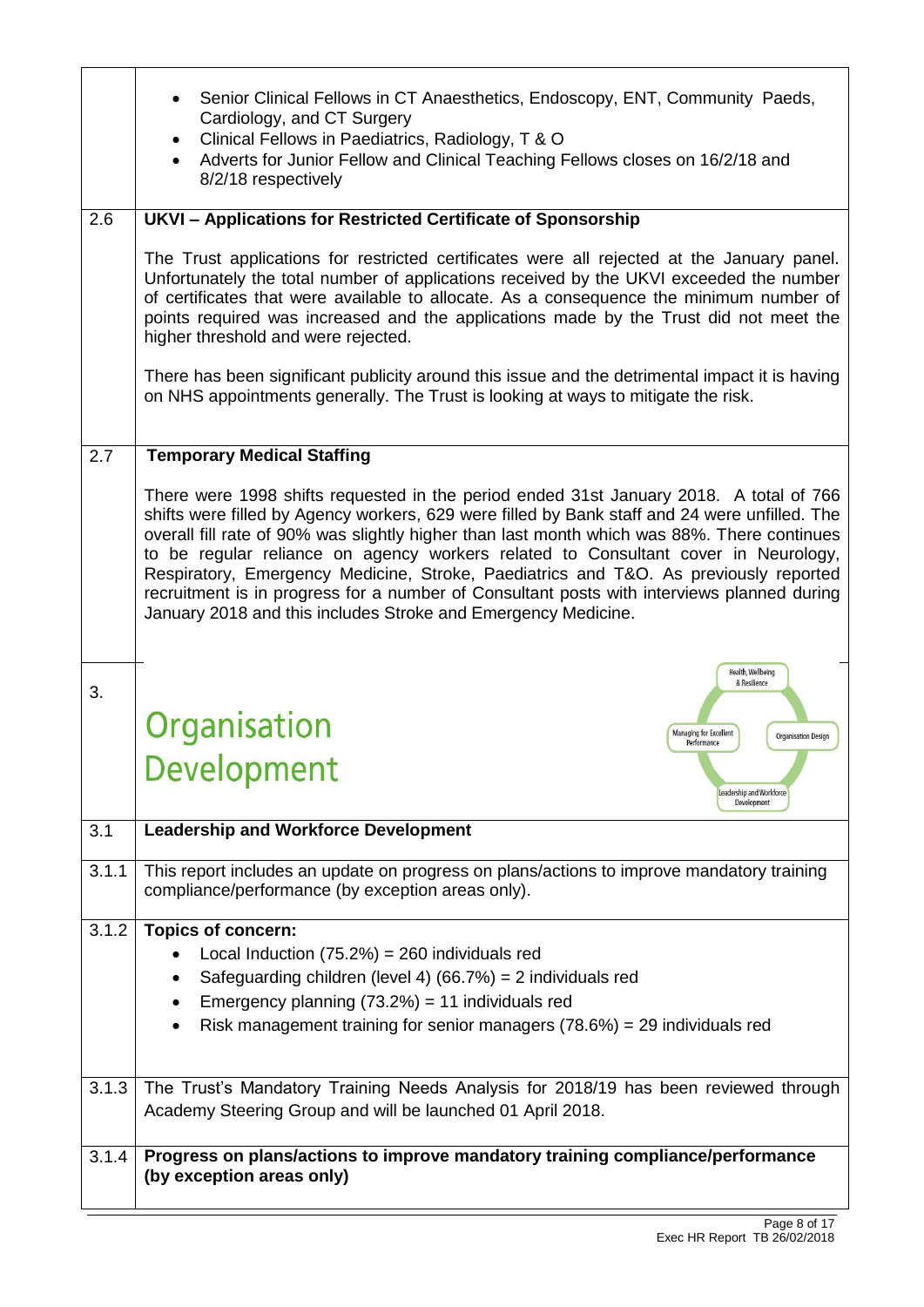| 3.1.5 | Areas of concern (<80%)                                                                                                                                                                                                                                                                                                                                                                                                                                                                                                                                                                                                                                                                                                                                                                                                                                                                                                                                                                                                                                                                                                                                                                                               |  |  |  |  |
|-------|-----------------------------------------------------------------------------------------------------------------------------------------------------------------------------------------------------------------------------------------------------------------------------------------------------------------------------------------------------------------------------------------------------------------------------------------------------------------------------------------------------------------------------------------------------------------------------------------------------------------------------------------------------------------------------------------------------------------------------------------------------------------------------------------------------------------------------------------------------------------------------------------------------------------------------------------------------------------------------------------------------------------------------------------------------------------------------------------------------------------------------------------------------------------------------------------------------------------------|--|--|--|--|
|       | <b>Topics of concern:</b><br>Local Induction $(75.2%) = 260$ individuals red<br>Safeguarding children (level 4) (66.7%) = $2$ individuals red<br>$\bullet$<br>Emergency planning $(73.2%) = 11$ individuals red<br>$\bullet$<br>Risk management training for senior managers $(78.6%) = 29$ individuals red<br>$\bullet$                                                                                                                                                                                                                                                                                                                                                                                                                                                                                                                                                                                                                                                                                                                                                                                                                                                                                              |  |  |  |  |
| 3.1.6 | What actions are we taking?                                                                                                                                                                                                                                                                                                                                                                                                                                                                                                                                                                                                                                                                                                                                                                                                                                                                                                                                                                                                                                                                                                                                                                                           |  |  |  |  |
|       | <b>Topic specific actions:</b><br>Senior managers reinforcing the need to return the notification around completion of<br>local induction<br>Safeguarding children (level 4) (66.7%). Head of Safeguarding contacted, to<br>$\bullet$<br>escalate through appropriate committee. The Level 4 training is being scoped. It is<br>external training which is planned to be delivered before the end of March.<br>Emergency planning (73.2%). Head of Emergency planning contacted, to escalate<br>٠<br>through appropriate committee<br>Risk management training for senior managers (78.6%). Head of Governance<br>contacted, to escalate through appropriate committee. Individual e mails to be sent<br>to all reds.                                                                                                                                                                                                                                                                                                                                                                                                                                                                                                 |  |  |  |  |
| 3.1.7 | <b>General actions:</b>                                                                                                                                                                                                                                                                                                                                                                                                                                                                                                                                                                                                                                                                                                                                                                                                                                                                                                                                                                                                                                                                                                                                                                                               |  |  |  |  |
|       | Directorate performance is managed through their Divisional performance route<br>٠<br>Divisional performance is manged through their Divisional performance meetings<br>٠<br>Mandatory Training evenings are in process for Consultant and NTG medical staff-<br>$\bullet$<br>March 2018 (4 of these a year)<br>Consultant BLS sessions are held every month (there is capacity within this)<br>CEA award applications have been scrutinized for Mandatory Training compliance<br>before progressing applications<br>Individuals 'owning' their own data- posters and pull ups being designed<br>$\bullet$<br>ESR roll out - automatic prompts and alerts system with this<br>$\bullet$<br>OP41 TNA review- new Mandatory Training TNA to be in place from April 2018<br>Doctors in Training streamlining project - RWT is a pilot site for this. This will include<br>the importation of unexpired mandatory training information from previous employer<br>From March, all mandatory training topics (specific and generic) to be integrated into<br>one spreadsheet, using the newer version of Excel. This will reduce the issues of<br>individuals only checking one of the (current) two spreadsheets published |  |  |  |  |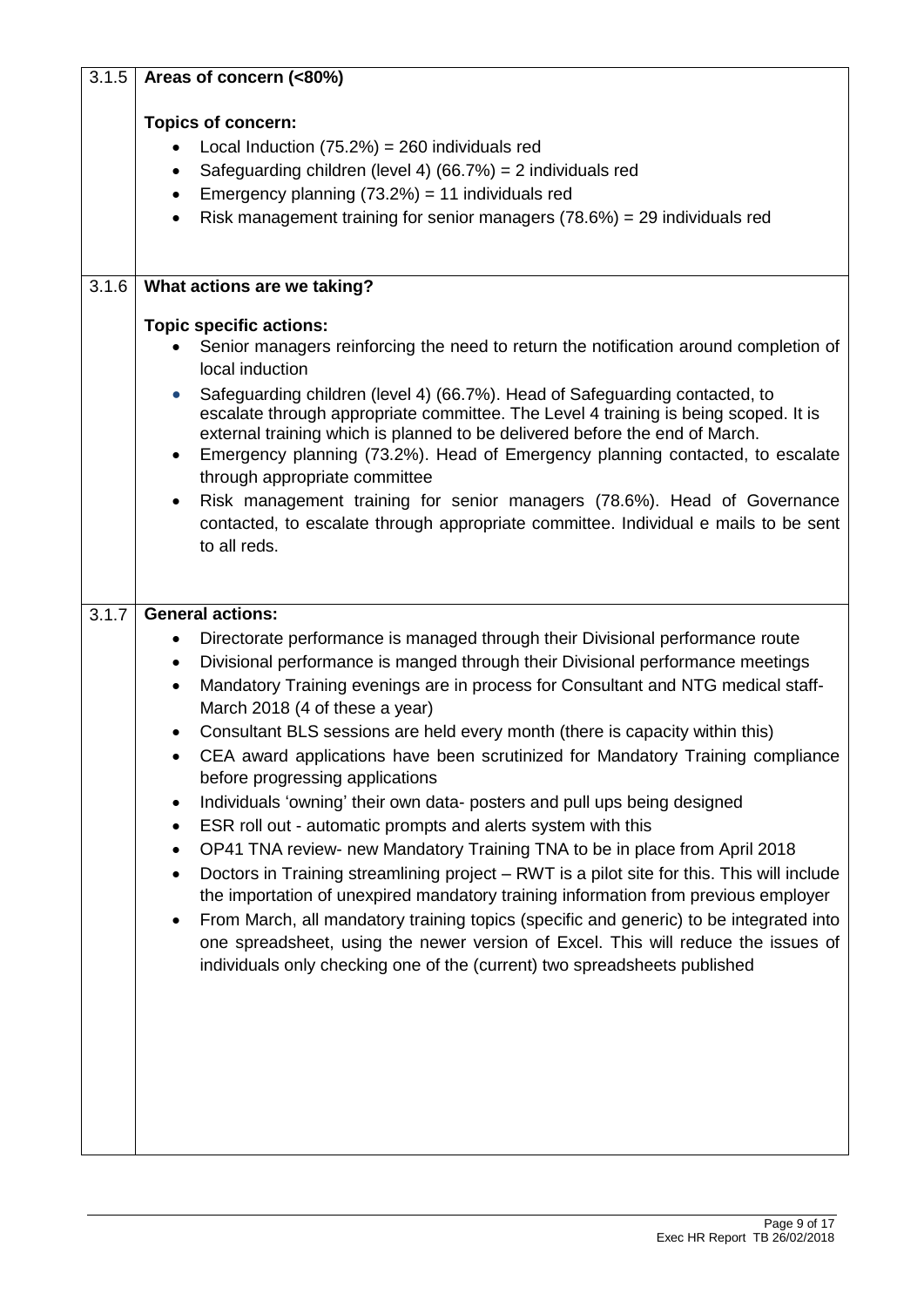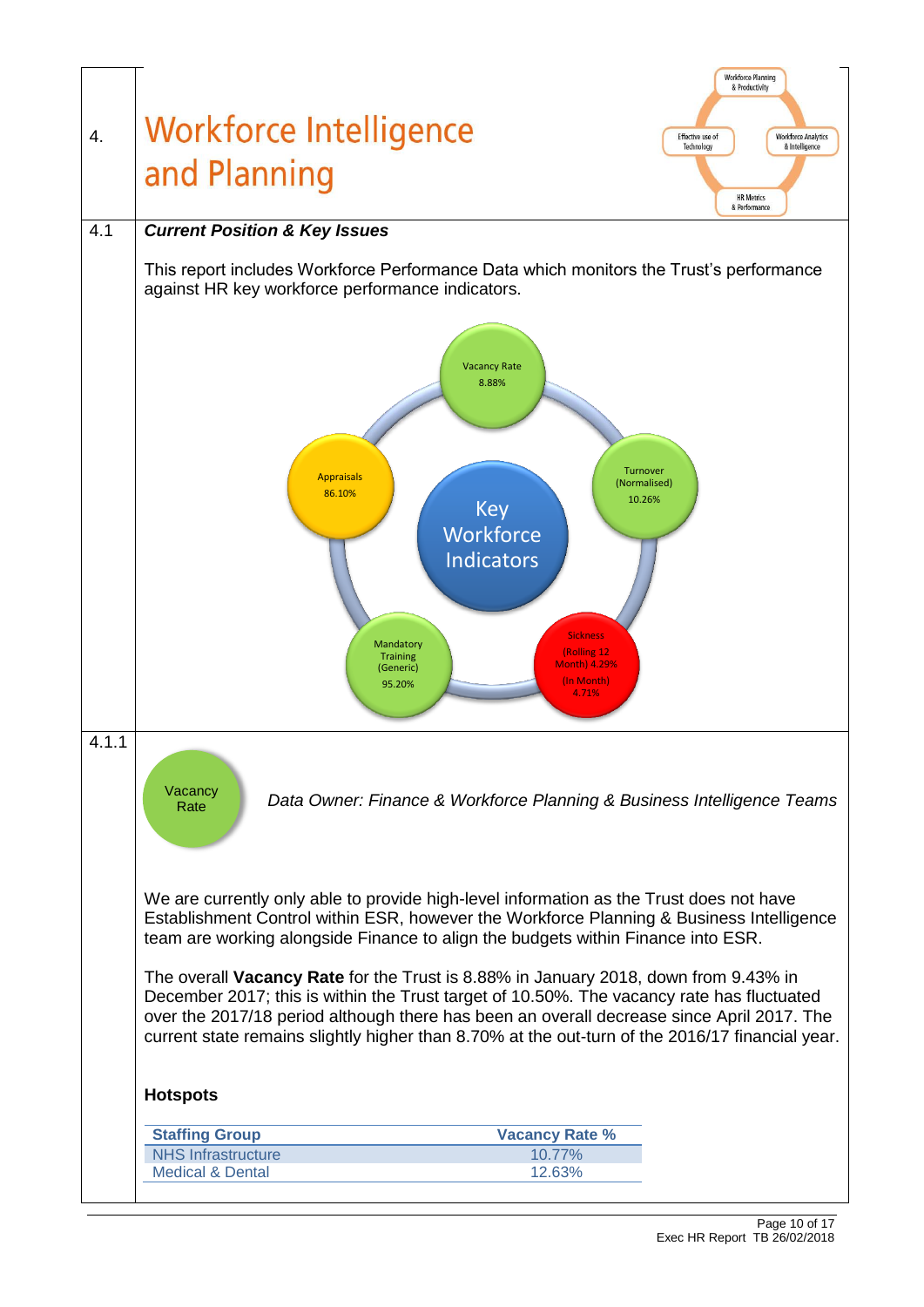|       | <b>Hotspots</b><br>Any areas with less than 25.0 WTE have been excluded due to the magnified effect of leavers.<br><b>Service Level</b><br><b>Stroke</b><br><b>Divisional Management/Governance</b><br><b>Primary Care Sect</b><br><b>Contraception and Sexual Health</b><br><b>Emergency Services</b><br>There are two Staff Groups which consistently exceed the target of 10.5% - Nursing &<br>Midwifery (11.65% in January 2018) and Allied Health Professionals (13.00% in January<br>2018), indicated on the Workforce Metrics attached. The normalised turnover for Medical &<br>Dental was also above the target for this month with 10.83%; this will be monitored to see if<br>this is an anomaly.<br>Nurses leaving voluntarily account for the majority of leavers for 2 of the services listed<br>above: within the Stroke Service 9.55 of the 11.55 WTE were Nurses quoting Voluntary<br>Resignations; within Emergency Services 27.00 of the 28.00 WTE were Nursing Voluntary | <b>Average WTE</b><br>(12 Months)<br>70.12<br>29.01<br>83.93<br>36.27<br>295.00                                                                                                                                                                                                                    | <b>Leavers WTE</b><br>(12 Months)<br>13.76<br>5.27<br>14.26<br>5.62<br>43.33 | <b>Turnover %</b><br>(12 Months)<br>19.62%<br>18.16%<br>16.99%<br>15.50%<br>14.69% |  |  |
|-------|----------------------------------------------------------------------------------------------------------------------------------------------------------------------------------------------------------------------------------------------------------------------------------------------------------------------------------------------------------------------------------------------------------------------------------------------------------------------------------------------------------------------------------------------------------------------------------------------------------------------------------------------------------------------------------------------------------------------------------------------------------------------------------------------------------------------------------------------------------------------------------------------------------------------------------------------------------------------------------------------|----------------------------------------------------------------------------------------------------------------------------------------------------------------------------------------------------------------------------------------------------------------------------------------------------|------------------------------------------------------------------------------|------------------------------------------------------------------------------------|--|--|
|       |                                                                                                                                                                                                                                                                                                                                                                                                                                                                                                                                                                                                                                                                                                                                                                                                                                                                                                                                                                                              |                                                                                                                                                                                                                                                                                                    |                                                                              |                                                                                    |  |  |
|       |                                                                                                                                                                                                                                                                                                                                                                                                                                                                                                                                                                                                                                                                                                                                                                                                                                                                                                                                                                                              |                                                                                                                                                                                                                                                                                                    |                                                                              |                                                                                    |  |  |
|       |                                                                                                                                                                                                                                                                                                                                                                                                                                                                                                                                                                                                                                                                                                                                                                                                                                                                                                                                                                                              |                                                                                                                                                                                                                                                                                                    |                                                                              |                                                                                    |  |  |
|       |                                                                                                                                                                                                                                                                                                                                                                                                                                                                                                                                                                                                                                                                                                                                                                                                                                                                                                                                                                                              |                                                                                                                                                                                                                                                                                                    |                                                                              |                                                                                    |  |  |
|       |                                                                                                                                                                                                                                                                                                                                                                                                                                                                                                                                                                                                                                                                                                                                                                                                                                                                                                                                                                                              |                                                                                                                                                                                                                                                                                                    |                                                                              |                                                                                    |  |  |
|       |                                                                                                                                                                                                                                                                                                                                                                                                                                                                                                                                                                                                                                                                                                                                                                                                                                                                                                                                                                                              |                                                                                                                                                                                                                                                                                                    |                                                                              |                                                                                    |  |  |
|       |                                                                                                                                                                                                                                                                                                                                                                                                                                                                                                                                                                                                                                                                                                                                                                                                                                                                                                                                                                                              |                                                                                                                                                                                                                                                                                                    |                                                                              |                                                                                    |  |  |
|       |                                                                                                                                                                                                                                                                                                                                                                                                                                                                                                                                                                                                                                                                                                                                                                                                                                                                                                                                                                                              |                                                                                                                                                                                                                                                                                                    |                                                                              |                                                                                    |  |  |
|       |                                                                                                                                                                                                                                                                                                                                                                                                                                                                                                                                                                                                                                                                                                                                                                                                                                                                                                                                                                                              |                                                                                                                                                                                                                                                                                                    |                                                                              |                                                                                    |  |  |
|       |                                                                                                                                                                                                                                                                                                                                                                                                                                                                                                                                                                                                                                                                                                                                                                                                                                                                                                                                                                                              | the Trust target of 10.50%. This excludes Rotational Doctors, Students, other Fixed-Term<br>Contracts, and TUPE Transfers leaving the Trust.<br>There has been an overall decline since April 2017 from 10.89%, however there was an<br>increase compared to last month (10.05% in December 2017). |                                                                              |                                                                                    |  |  |
|       | The 12 Month Rolling Normalised Turnover is currently 10.26% for January 2018, within                                                                                                                                                                                                                                                                                                                                                                                                                                                                                                                                                                                                                                                                                                                                                                                                                                                                                                        |                                                                                                                                                                                                                                                                                                    |                                                                              |                                                                                    |  |  |
|       | Data Owner: Workforce Planning & Business Intelligence Team<br>Turnover                                                                                                                                                                                                                                                                                                                                                                                                                                                                                                                                                                                                                                                                                                                                                                                                                                                                                                                      |                                                                                                                                                                                                                                                                                                    |                                                                              |                                                                                    |  |  |
| 4.1.2 |                                                                                                                                                                                                                                                                                                                                                                                                                                                                                                                                                                                                                                                                                                                                                                                                                                                                                                                                                                                              |                                                                                                                                                                                                                                                                                                    |                                                                              |                                                                                    |  |  |
|       | In relation to Medical & Dental staffing, there are a number of posts where recruitment is in<br>progress, especially for Consultant posts and a number of Clinical Fellows across the<br>Divisions. Further detail is provided within the Resourcing report.                                                                                                                                                                                                                                                                                                                                                                                                                                                                                                                                                                                                                                                                                                                                |                                                                                                                                                                                                                                                                                                    |                                                                              |                                                                                    |  |  |
|       | The Trust is supportive of a Centralised Resourcing function, however until this has become<br>embedded we are unable to provide insight into the underlying cause for the vacancy levels<br>for the NHS Infrastructure staff groups.                                                                                                                                                                                                                                                                                                                                                                                                                                                                                                                                                                                                                                                                                                                                                        |                                                                                                                                                                                                                                                                                                    |                                                                              |                                                                                    |  |  |
|       | As part of the Establishment Control project, it was identified that a small number of<br>recharges were coded as Other Scientific, Technical, and Therapeutic rather than Allied<br>Health Professionals. This has reduced the vacancy rate for the Allied Health Professionals<br>to 8.72% from 12.10% last month, although this has not affected the overall vacancy rate;<br>please note the vacancy rate for the Other ST&T staff group is not currently collected by<br>NHSI.                                                                                                                                                                                                                                                                                                                                                                                                                                                                                                          |                                                                                                                                                                                                                                                                                                    |                                                                              |                                                                                    |  |  |
|       |                                                                                                                                                                                                                                                                                                                                                                                                                                                                                                                                                                                                                                                                                                                                                                                                                                                                                                                                                                                              |                                                                                                                                                                                                                                                                                                    |                                                                              |                                                                                    |  |  |
|       | Although the overall Vacancy Rate is within the Trusts target, there were two NHSI Staff<br>Groups which exceed 10.5% in January 2018: NHS Infrastructure (10.77% non-patient<br>facing Admin & Clerical and Estates & Ancillary staff) and Medical & Dental (12.63%).                                                                                                                                                                                                                                                                                                                                                                                                                                                                                                                                                                                                                                                                                                                       |                                                                                                                                                                                                                                                                                                    |                                                                              |                                                                                    |  |  |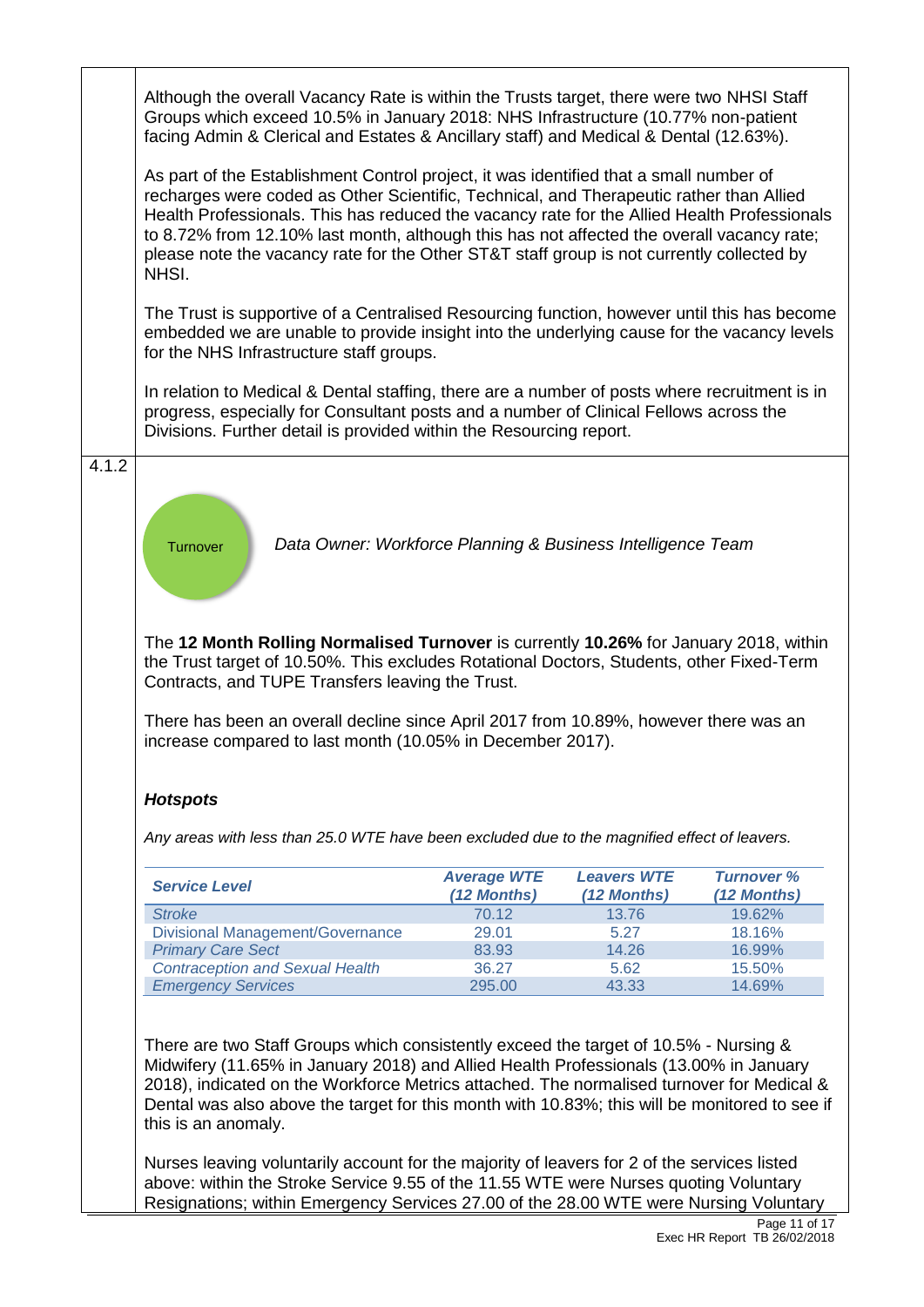Resignations. A significant proportion of these were reported to be related to Work-Life Balance. The Workplace Wellbeing Steering Group is looking at improving measures of satisfaction with Work-Life Balance.

While 30% of the leavers from Primary Care referred to Work Life Balance, another 23% was due to Retirement. Retirement accounted for 48% of the leavers from Contraception & Sexual Health, and 30% from Divisional Management / Governance. The majority of leavers (64%) from these 3 services were Admin & Clerical.

Within the Allied Health Professional Staff Group, over the past 12 months, 89.50% left for various Voluntary Resignation reasons. 7 employees retired, accounting for 8.92% of the leavers in the past 12 months with 4.50 WTE. There are a further 14 employees who are currently of potential retirement age, so this represents a 33% retirement rate. A further 7 employees are likely to reach retirement age during the 2018/19 year. 11 of the 21 those who are potentially of / approaching retirement age within the next year fall within the Physiotherapy area.

4.1.3



*Data Owner: Workforce Planning & Business Intelligence Team*

The **12 Month Rolling Sickness Rate** for the Trust over a rolling 12 month period between January and December 2017 is **4.29%.** 

This is higher than the Trust target of 3.24% by 1.05%, however this shows a decrease from last year, which for the same period last year was 4.55%. The rolling sickness absence has been decreasing since August 2017 when it was 4.36%, and continues an overall decrease since April 2017 when it was 4.38%.

The **In-Month Sickness Rate** for the Trust for December 2017 is **4.71%**. This was made up of **1.67% Short Term Sickness** and **3.04% Long Term Sickness**. These reflect an increase since last month when it was 4.54% (1.60% short term and 2.94% long term). The in-month sickness has been increasing over the financial year, from 3.99% in April 2017, although it is significantly lower than December 2016 when it was 4.90%.

### *Hotspots*

| <b>Staff Group</b>                            | <b>Sickness %</b><br><b>Rolling 12 Months</b> |
|-----------------------------------------------|-----------------------------------------------|
| Add Prof Scientific, Technical, & Therapeutic | 5.50%                                         |
| <b>Additional Clinical Services</b>           | 6.19%                                         |
| <b>Administrative and Clerical</b>            | 3.89%                                         |
| <b>Estates and Ancillary</b>                  | 5.80%                                         |
| Nursing and Midwifery Registered              | 4.79%                                         |

Allied Health Professionals (2.25%), Healthcare Scientists (1.78%), Medical & Dental (1.16%), and Students (0.52%) all record sickness levels within the Trust target. These staff groups together account for 20% of the workforce.

The remaining 5 staff groups above, accounting for 80% of the workforce, are in breach of the Trust target. There are two predominant reasons for absence, accounting for 33% of all WTE days lost during 2017: Anxiety / Stress / Depression / Other Psychiatric Illnesses and Other Musculoskeletal Problems. The Workplace Wellbeing Steering Group is reviewing interventions to address these trends.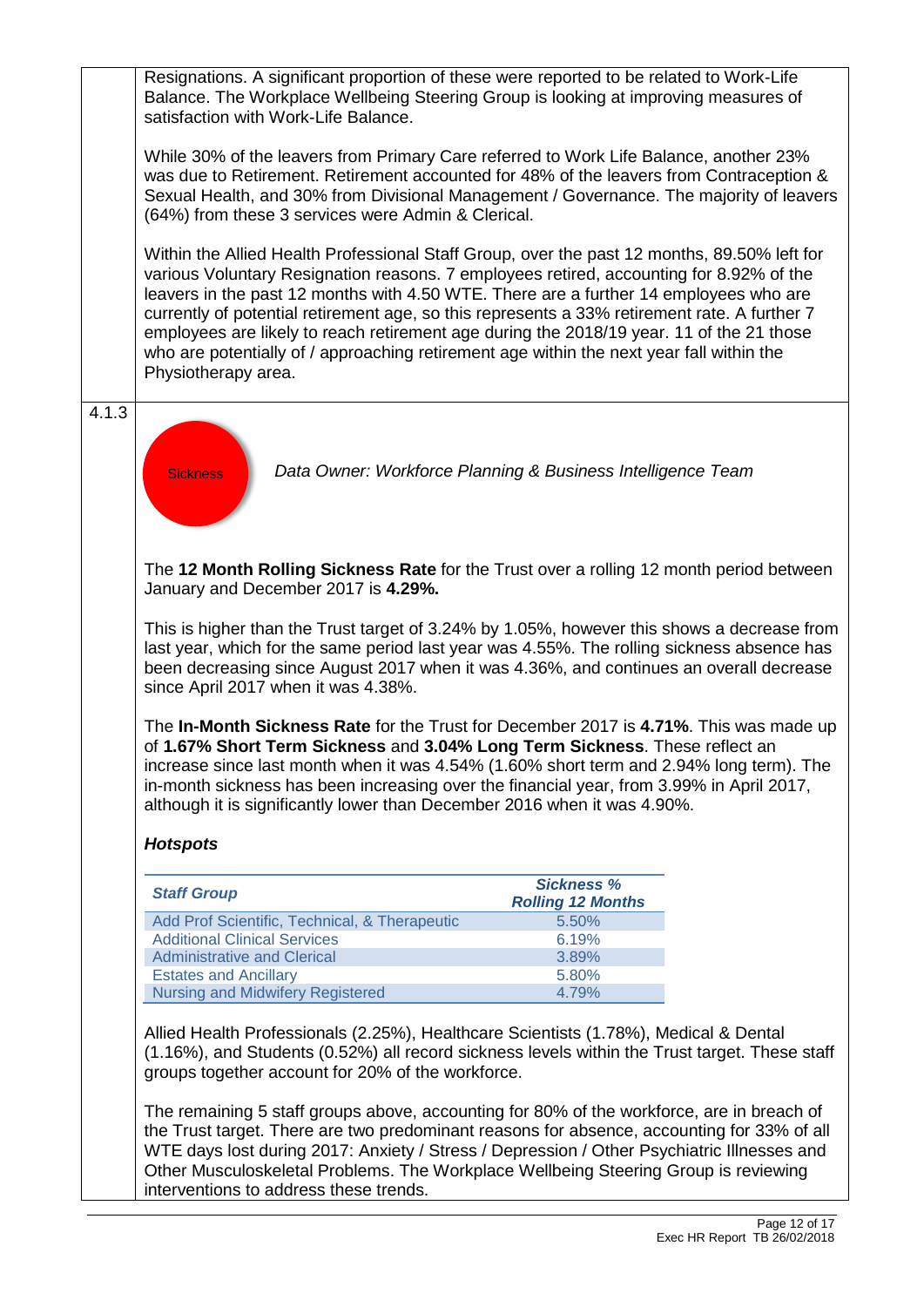| 4.1.4 |                                                                                                                                                                                                                                                                                                                                                                                                                                                  |                                                      |                                                                                                                                                                           |  |  |  |  |
|-------|--------------------------------------------------------------------------------------------------------------------------------------------------------------------------------------------------------------------------------------------------------------------------------------------------------------------------------------------------------------------------------------------------------------------------------------------------|------------------------------------------------------|---------------------------------------------------------------------------------------------------------------------------------------------------------------------------|--|--|--|--|
|       |                                                                                                                                                                                                                                                                                                                                                                                                                                                  |                                                      |                                                                                                                                                                           |  |  |  |  |
|       | Mandatory<br>Data Owner: Education & Training<br><b>Training</b><br>(Generic)                                                                                                                                                                                                                                                                                                                                                                    |                                                      |                                                                                                                                                                           |  |  |  |  |
|       | The overall Mandatory Training for Generic topics is 95.2% for January 2018, above the<br>Trust target of 95.0%.                                                                                                                                                                                                                                                                                                                                 |                                                      |                                                                                                                                                                           |  |  |  |  |
|       | This represents an increase of 0.8% since last month. Between May and November 2017<br>the compliance rate held between 96.3% and 96.8% however this dropped in December<br>2017 to 94.4% due to the change of renewal period for Safeguarding Adults Level 1, from<br>"once only" to every 3 years.                                                                                                                                             |                                                      |                                                                                                                                                                           |  |  |  |  |
|       | Overall for the generic topics we have increased and are above target, with increased<br>completion for Safeguarding Adults Level 1. The overall compliance rate with Specific<br>topics has increased but has remained below 95% at 92.4%. MCA & DoLs have been<br>added to the Reports. Please note that the Local Clinical Research Network (LCRN) are<br>now included in the Trust reported total, previously they were reported separately. |                                                      |                                                                                                                                                                           |  |  |  |  |
|       |                                                                                                                                                                                                                                                                                                                                                                                                                                                  | <b>Areas of Lowest Compliance for Generic Topics</b> |                                                                                                                                                                           |  |  |  |  |
|       | <b>Specialty Level</b>                                                                                                                                                                                                                                                                                                                                                                                                                           |                                                      | % Compliance                                                                                                                                                              |  |  |  |  |
|       |                                                                                                                                                                                                                                                                                                                                                                                                                                                  | <b>Medical Directorate Management</b>                | 71.4%                                                                                                                                                                     |  |  |  |  |
|       | <b>Estates Development</b>                                                                                                                                                                                                                                                                                                                                                                                                                       |                                                      | 85.7%                                                                                                                                                                     |  |  |  |  |
|       | <b>Dietetics Sect</b>                                                                                                                                                                                                                                                                                                                                                                                                                            |                                                      | 86.4%                                                                                                                                                                     |  |  |  |  |
|       | <b>IT Department</b>                                                                                                                                                                                                                                                                                                                                                                                                                             |                                                      | 86.9%                                                                                                                                                                     |  |  |  |  |
|       | <b>Patient Experiences Team</b>                                                                                                                                                                                                                                                                                                                                                                                                                  |                                                      | 87.5%                                                                                                                                                                     |  |  |  |  |
|       |                                                                                                                                                                                                                                                                                                                                                                                                                                                  |                                                      |                                                                                                                                                                           |  |  |  |  |
| 4.1.5 | <b>Appraisals</b>                                                                                                                                                                                                                                                                                                                                                                                                                                | Data Owner: Education & Training                     |                                                                                                                                                                           |  |  |  |  |
|       | 10% of the target.                                                                                                                                                                                                                                                                                                                                                                                                                               |                                                      | The Appraisal Rate for Agenda for Change staff was 86.1% for January 2018, an<br>increase from 85.6% in December 2017. This is below the Trust target of 90.0% but within |  |  |  |  |
|       | The Appraisal rate in December 2017 was 85.6%, so this represents an increase of 0.5%.<br>This is the highest the compliance has been in the 2017/18 period, and 3.1% higher than<br>January 2017.                                                                                                                                                                                                                                               |                                                      |                                                                                                                                                                           |  |  |  |  |
|       | <b>Areas of Lowest Compliance</b>                                                                                                                                                                                                                                                                                                                                                                                                                |                                                      |                                                                                                                                                                           |  |  |  |  |
|       | <b>Specialty Level</b>                                                                                                                                                                                                                                                                                                                                                                                                                           |                                                      | % Compliance                                                                                                                                                              |  |  |  |  |
|       | <b>Sewing Rooms</b>                                                                                                                                                                                                                                                                                                                                                                                                                              |                                                      | 0.0%                                                                                                                                                                      |  |  |  |  |
|       |                                                                                                                                                                                                                                                                                                                                                                                                                                                  | <b>Maintenance Technical Services</b>                | 50.0%                                                                                                                                                                     |  |  |  |  |
|       | <b>Engineering Services</b>                                                                                                                                                                                                                                                                                                                                                                                                                      |                                                      | 57.7%                                                                                                                                                                     |  |  |  |  |
|       | <b>Waste Services</b>                                                                                                                                                                                                                                                                                                                                                                                                                            |                                                      | 66.7%                                                                                                                                                                     |  |  |  |  |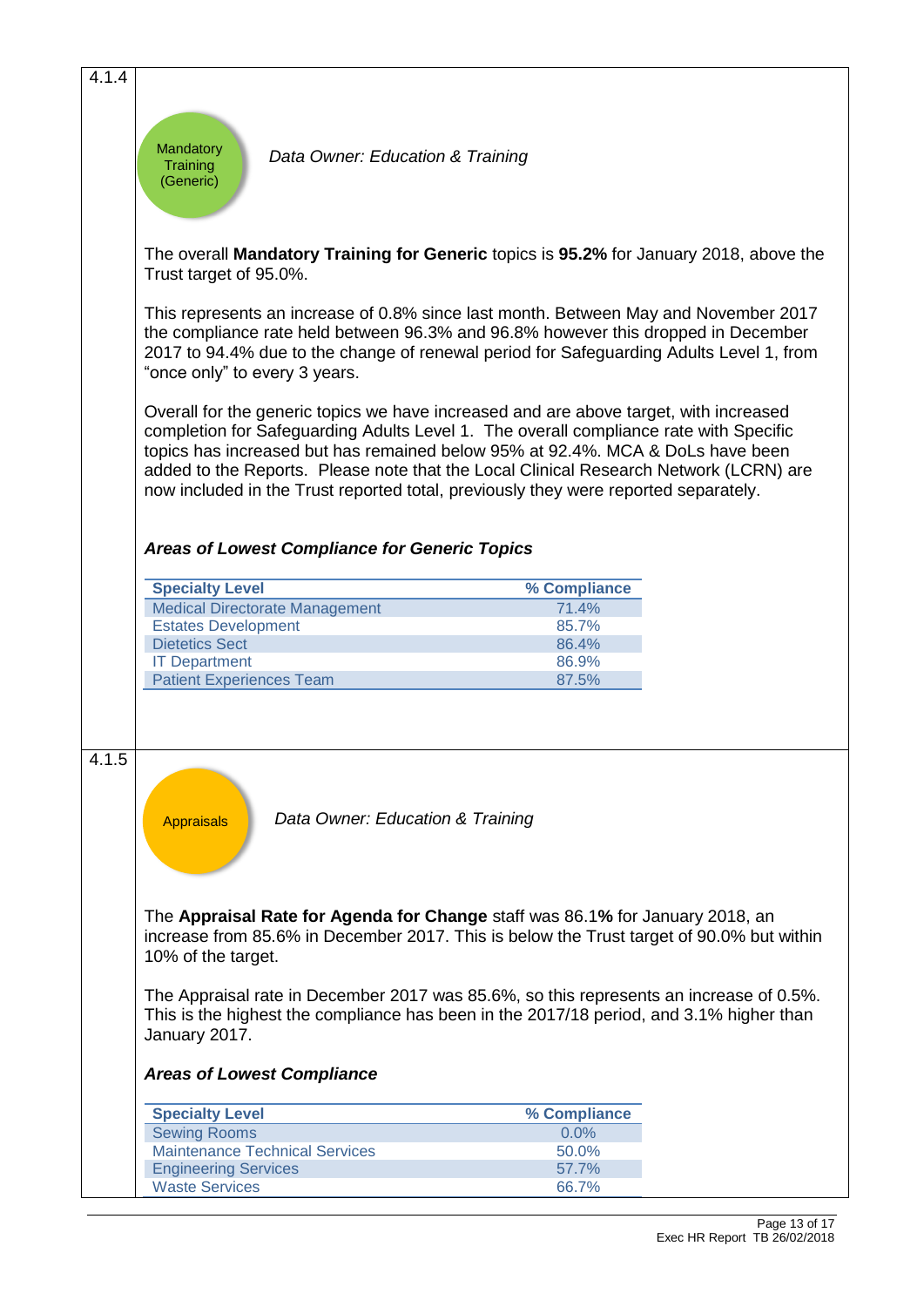The **Appraisal Rate for Medical & Dental** staff was 95.6% for January 2018, a decrease from 97.8% in December 2017, however this is still above the 90.0% target. The Medical & Dental Appraisal rate has consistently held above the target for the financial year.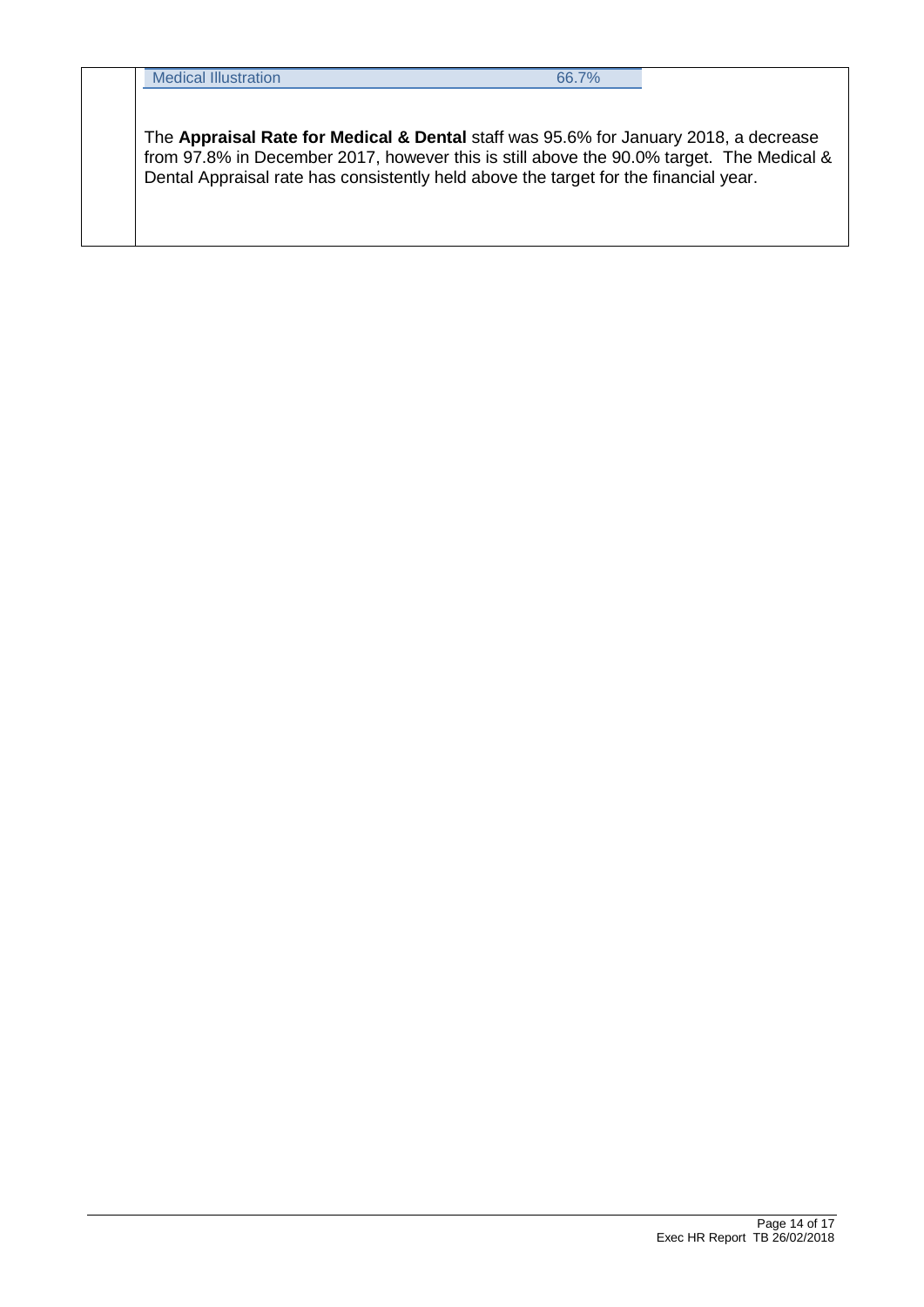**Appendix 1**

## **Update on Unfilled Nursing Posts at 31st January 2018**

|                  |                            |                             | Total - All Unfilled Posts (Including those with offers in progress) |               |                                            |
|------------------|----------------------------|-----------------------------|----------------------------------------------------------------------|---------------|--------------------------------------------|
|                  | Qualified<br><b>Nurses</b> | Unqualified /<br><b>HCA</b> | Total - Qual +<br><b>HCA</b>                                         | <b>Others</b> | Total - Qual +<br>$HCA +$<br><b>Others</b> |
| Div-1            | 81.40                      | 12.12                       | 93.52                                                                | 10.35         | 103.87                                     |
| $Div-2$          | 51.25                      | 32.18                       | 83.43                                                                | 17.22         | 100.65                                     |
| <b>Midwives</b>  | 2.35                       | 7.62                        | 9.97                                                                 | 0.96          | 10.93                                      |
| <b>Community</b> | 16.26                      | 10.38                       | 26.64                                                                | 1.00          | 27.64                                      |
| <b>Totals</b>    | 151.26                     | 62.30                       | 213.56                                                               | 29.53         | 243.09                                     |

The table indicates a significant reduction in the number of whole time equivalent vacancies (WTE) 151.26 registered nurse vacancies open across the Trust in January 2018 (including those who are starting not yet in post) compared to 184.67 in December.

#### **Appendix 2**

| Division 1                 |                      |                  |               |               |
|----------------------------|----------------------|------------------|---------------|---------------|
| Grade                      | <b>Establishment</b> | <b>Vacancies</b> | <b>Jan 18</b> | <b>Dec 17</b> |
| <b>Consultant</b>          | 240                  | 17               | 7.08%         | 8.37%         |
| <b>SAS Grades</b>          | 46.5                 | 5                | 10.75%        | 17.65%        |
| <b>Training Grades</b>     | 184                  | 25               | 13.59%        | 10.00%        |
| <b>Non Training Grades</b> | 86                   | 17               | 19.77%        | 20.25%        |
| <b>TOTALS</b>              | 556.5                | 64               | 11.50%        | 11.48%        |
|                            |                      |                  |               |               |
| <b>Division 2</b>          |                      |                  |               |               |
| Grade                      | <b>Establishment</b> | <b>Vacancies</b> | <b>Jan 18</b> | <b>Dec 17</b> |
| <b>Consultant</b>          | 126.2                | 23.2             | 18.38%        | 19.18%        |
| <b>SAS Grades</b>          | 22.72                | 9                | 39.61%        | 35.21%        |
| <b>Training Grades</b>     | 164                  | 11.2             | 6.83%         | 7.48%         |
| <b>Non Training Grades</b> | 43                   | 5                | 11.63%        | 10.26%        |
| <b>TOTALS</b>              | 355.92               | 48.4             | 13.60%        | 13.79%        |

#### **Medical Workforce Establishment 31/01/18**

The Table indicates a slight increase in the total percentage of vacancies across all grades in Division One with the biggest reduction across SAS grades. Division 2 has seen a slight overall reduction across all grades but contrary to division 1 has seen an increase of SAS grade posts. The establishment has increased slightly across both divisions and there has been a slight reduction across Consultant Grades and minimal change to Non Training grades.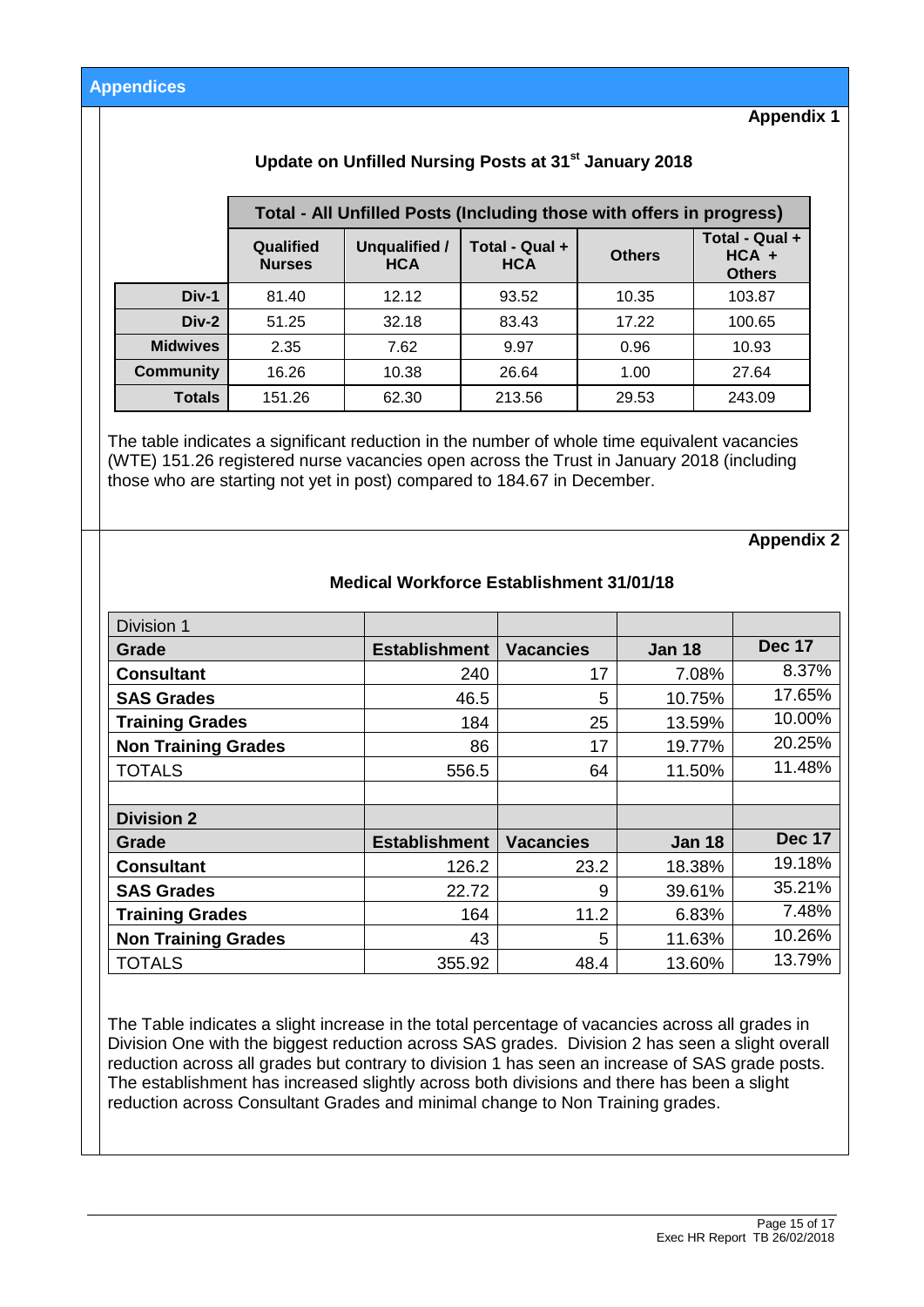## **Appendix 3**

|                                  |                                                                            |                   |                  |                   |                  |                           |                   |                                                                   |                           |                   |                       |                           |                   |     |                           |                           | <b>Appendix 3</b>                                                     |
|----------------------------------|----------------------------------------------------------------------------|-------------------|------------------|-------------------|------------------|---------------------------|-------------------|-------------------------------------------------------------------|---------------------------|-------------------|-----------------------|---------------------------|-------------------|-----|---------------------------|---------------------------|-----------------------------------------------------------------------|
|                                  |                                                                            |                   |                  |                   |                  |                           |                   | <b>Workforce Information Metrics - Board</b>                      |                           |                   |                       |                           |                   |     |                           |                           | The Royal Wolverhampton NHS                                           |
| Data Effective 31st January 2018 |                                                                            |                   |                  |                   |                  |                           |                   |                                                                   |                           |                   |                       |                           |                   |     | <b>NHS Truct</b>          |                           |                                                                       |
|                                  |                                                                            |                   |                  |                   |                  |                           |                   |                                                                   | <b>Full Trust</b>         |                   |                       |                           |                   |     |                           |                           |                                                                       |
| <b>B01</b>                       | <b>Workforce Profile</b>                                                   | 2016-17 Position  | <b>Target</b>    |                   |                  |                           |                   |                                                                   |                           | $2017 - 18$       |                       |                           |                   |     |                           | <b>TD Change</b><br>since | <b>Comments</b>                                                       |
| <b>B01.1</b>                     | <b>Substantive Staff WTE</b>                                               | 7150.11           |                  | Apr<br>7135.38    | May<br>7137.14   | Jun<br>7136.91            | Jul<br>7144.72    | Aug<br>7147.22                                                    | Sep<br>7201.33            | Oct<br>7252.61    | <b>Nov</b><br>7271.50 | Dec<br>7260.46            | Jan<br>7295.78    | Feb | Mar                       | 31st Mar 17<br>145.67     |                                                                       |
|                                  | B01.2 Substantive Staff WTE (Exc Rotational Doctors)                       | 6861.66           |                  | 6849.03           | 6855.79          | 6857.56                   | 6869.17           | 6855.30                                                           | 6905.85                   | 6955.02           | 6978.91               | 6970.57                   | 7008.00           |     |                           | 146.34                    | Inc Permanent, Fixed Term, & Locums with WTE on Payroll               |
|                                  | <b>B01.3</b> Substantive Staff Headcount                                   | 8300              |                  | 8293              | 8294             | 8295                      | 8302              | 8301                                                              | 8358                      | 8417              | 8433                  | 8410                      | 8453              |     |                           | 153                       |                                                                       |
|                                  | B01.4 Bank Staff Only Headcount                                            | 1192<br>25.48%    |                  | 1239<br>25.64%    | 1271<br>25.96%   | 1258<br>26.03%            | 1289              | 1314                                                              | 1318<br>26.63%            | 1375              | 1348<br>26.52%        | 1377<br>26.69%            | 1397<br>26.78%    |     |                           | 205                       | Inc Bank Only with 0.00 WTE on Payroll                                |
|                                  | B01.5 % Staff from a BME background                                        |                   |                  |                   |                  |                           | 26.22%            | 26.43%<br>Data Owner: Workforce Planning & Business Information   |                           | 26.67%            |                       |                           |                   |     |                           | 1.30%                     |                                                                       |
|                                  |                                                                            |                   |                  |                   |                  |                           |                   |                                                                   |                           |                   |                       |                           |                   |     |                           |                           |                                                                       |
| <b>B02</b>                       | <b>Workforce Profile by Staff Group</b>                                    | 2016-17 Position  | <b>Target</b>    |                   |                  |                           |                   |                                                                   |                           | $2017 - 18$       |                       |                           |                   | Feb |                           | <b>TD Change</b><br>since | Comments                                                              |
| B02.1                            | Change in Workforce Profile WTE (Exc Rotational Doctors)                   | $\sim$            |                  | Apr<br>$-12.62$   | May<br>6.76      | Jun<br>1.78               | Jul<br>11.61      | Aug<br>$-13.87$                                                   | Sep<br>50.55              | Oct<br>49.16      | Nov<br>23.89          | Dec<br>$-8.34$            | Jan<br>37.43      |     | Mar                       | 31st Mar 17<br>146.34     | <b>Exc Rotational Doctors</b>                                         |
| <b>BO2.2</b>                     | Starters WTE (Exc Rotational Doctors)                                      |                   | $10\%$ > Leavers | 47.86             | 59.26            | 58.57                     | 77.29             | 60.67                                                             | 138.50                    | 100.66            | 75.61                 | 50.18                     | 82.14             |     |                           | 750.73                    | Exc Rotational Doctors; Inc Internal Movements                        |
| <b>B02.3</b>                     | <b>Leavers WTE (Exc Rotational Doctors)</b>                                | $\sim$            | 57.15            | 60.48             | 52.50            | 56.79                     | 65.68             | 74.54                                                             | 87.95                     | 51.50             | 51.72                 | 58.52                     | 44.71             |     |                           | 604.39                    | <b>Exc Rotational Doctors</b>                                         |
|                                  | B02.4 TUPE Starters WTE                                                    |                   |                  | 8.60              | 0.00             | 0.00                      | 7.61              | 0.00                                                              | 15.36                     | 17.35             | 0.89                  | 0.00                      | 1.00              |     |                           | 50.81                     | dentifies change in WTE due to TUPE                                   |
|                                  | B02.5 TUPE Leavers WTE                                                     |                   |                  | 1.00              | 1.00             | 0.00                      | 0.00              | 0.00<br>Data Owner: Workforce Planning & Business Information     | 0.00                      | 0.00              | 0.00                  | 0.00                      | 0.00              |     |                           | 2.00                      | Identifies change in WTE due to TUPE                                  |
|                                  |                                                                            |                   |                  |                   |                  |                           |                   |                                                                   |                           |                   |                       |                           |                   |     |                           |                           |                                                                       |
|                                  |                                                                            |                   |                  |                   |                  |                           |                   |                                                                   |                           | $2017 - 18$       |                       |                           |                   |     |                           | <b>TD Change</b>          |                                                                       |
| <b>B03</b>                       | <b>Workforce Profile by Staff Group</b>                                    | 2016-17 Position  | <b>Target</b>    | Apr               | May              | Jun                       | Jul               | Aug                                                               | Sep                       | Oct               | <b>Nov</b>            | <b>Dec</b>                | Jan               | Feb | Mar                       | $\sf since$<br>1st Mar 17 | <b>Comments</b>                                                       |
| B03.1                            | Additional Professional, Scientific, and Technical WTE                     | 231.51            |                  | 230.06            |                  |                           | 230.72            |                                                                   |                           | 231.94            |                       |                           | 234.86            |     |                           | 3.35                      |                                                                       |
| <b>B03.2</b>                     | <b>Additional Clinical Services WTE</b>                                    | 1242.02           |                  | 1240.89           |                  |                           | 1250.93           |                                                                   |                           | 1241.54           |                       |                           | 1247.90           |     |                           | 5.88                      |                                                                       |
| <b>B03.3</b><br><b>B03.4</b>     | Administrative and Clerical WTE<br>Allied Health Professionals WTE         | 1537.87<br>401.77 |                  | 1528.91<br>396.14 |                  |                           | 1541.13<br>382.16 |                                                                   |                           | 1578.33<br>393.88 |                       |                           | 1605.94<br>396.29 |     |                           | 68.06<br>$-5.47$          |                                                                       |
| <b>B03.5</b>                     | <b>Estates and Ancillary WTE</b>                                           | 559.13            |                  | 559.48            |                  | <b>Reported Quarterly</b> | 556.60            |                                                                   | <b>Reported Quarterly</b> | 557.55            |                       | <b>Reported Quarterly</b> | 552.61            |     | <b>Reported Quarterly</b> | $-6.51$                   | Inc Permanent, Fixed Term, & Locums with WTE on Payroll               |
| <b>B03.6</b>                     | <b>Healthcare Scientists WTE</b>                                           | 239.88            |                  | 243.01            |                  |                           | 249.00            |                                                                   |                           | 252.15            |                       |                           | 225.24            |     |                           | $-14.64$                  |                                                                       |
| <b>B03.7</b>                     | <b>Medical and Dental WTE</b>                                              | 768.38            |                  | 767.43            |                  |                           | 771.65            |                                                                   |                           | 814.35            |                       |                           | 493.64            |     |                           | $-274.74$                 |                                                                       |
|                                  | B03.8 Nursing and Midwifery Registered WTE                                 | 2129.56           |                  | 2128.46           |                  |                           | 2128.52           |                                                                   |                           | 2151.88           |                       |                           | 2162.72           |     |                           | 33.16                     |                                                                       |
|                                  | B03.9 Students WTE                                                         | 40.00             |                  | 41.00             |                  |                           | 34.00             |                                                                   |                           |                   |                       |                           |                   |     |                           |                           |                                                                       |
|                                  | Data Owner: Workforce Planning & Business Information                      |                   |                  |                   |                  |                           |                   |                                                                   |                           |                   |                       |                           |                   |     |                           | $-10.00$                  |                                                                       |
|                                  |                                                                            |                   |                  |                   |                  |                           |                   |                                                                   |                           | 31.00             |                       |                           | 30.00             |     |                           |                           |                                                                       |
|                                  |                                                                            |                   |                  |                   |                  |                           |                   |                                                                   |                           | $2017 - 18$       |                       |                           |                   |     |                           |                           |                                                                       |
| <b>B04</b>                       | <b>Vacancy Rate</b>                                                        | 2016-17 Position  |                  |                   |                  | Jun                       |                   |                                                                   |                           | Oct               | <b>Nov</b>            |                           | Jan               | Feb | Mar                       | <b>TD Position</b>        | <b>Comments</b>                                                       |
| B04.1 Total                      |                                                                            | 8.70%             | 10.50%           | Apr<br>10.32%     | May<br>10.21%    | 9.98%                     | Jul<br>9.78%      | Aug<br>10.21%                                                     | Sep<br>9.70%              | 9.68%             | 9.14%                 | Dec<br>9.43%              | 8.88%             |     |                           | 8.88%                     |                                                                       |
| <b>B04.2</b>                     | Registered Nursing, Midwifery and Health Visiting Staff                    | 9.67%             | 10.50%           | 10.54%            | 9.72%            | 8.82%                     | 8.44%             | 9.81%                                                             | 9.87%                     | 8.45%             | 8.12%                 | 8.39%                     | 8.27%             |     |                           | 8.27%                     |                                                                       |
|                                  | B04.3 Qualified AHP                                                        |                   | 10.50%           | 13.87%            | 14.62%           | 14.55%                    | 12.65%            | 14.61%                                                            | 12.54%                    | 13.46%            | 11.96%                | 12.10%                    | 8.72%             |     |                           | 8.72%                     | WTE Staff in Post in ESR vs Budgeted in Finance                       |
| <b>B04.4</b>                     | <b>Support to Clinical Staff</b>                                           | 10.11%            | 10.50%           | 9.93%             | 10.23%           | 7.52%                     | 6.14%             | 7.76%                                                             | 6.03%                     | 10.07%            | 10.30%                | 9.75%                     | 9.05%             |     |                           | 9.05%                     | Staff Group definitions determined by NHS Improvement                 |
|                                  | B04.5 NHS Infrastructure<br>B04.6 Medical Staff                            | 5.51%<br>12.33%   | 10.50%<br>10.50% | 11.01%<br>15.48%  | 10.31%<br>16.15% | 13.53%<br>16.44%          | 15.52%<br>16.58%  | 15.38%<br>14.68%                                                  | 15.85%<br>13.55%          | 12.87%<br>12.08%  | 10.93%<br>12.26%      | 11.54%<br>12.95%          | 10.77%<br>12.63%  |     |                           | 10.77%<br>12.63%          |                                                                       |
|                                  |                                                                            |                   |                  |                   |                  |                           |                   | Data Owners: Finance & Workforce Planning & Business Intelligence |                           |                   |                       |                           |                   |     |                           |                           |                                                                       |
|                                  |                                                                            |                   |                  |                   |                  |                           |                   |                                                                   |                           |                   |                       |                           |                   |     |                           |                           |                                                                       |
| <b>B05</b>                       | <b>Turnover (Rolling Previous 12 Months)</b>                               | 2016-17 Position  | <b>Target</b>    |                   |                  |                           |                   |                                                                   |                           | $2017 - 18$       |                       |                           |                   |     |                           | <b>TD Position</b>        | <b>Comments</b>                                                       |
|                                  |                                                                            |                   |                  | Apr               | May              | Jun                       | Jul               | Aug                                                               | Sep                       | Oct               | <b>Nov</b>            | Dec                       | Jan               | Feb | Mar                       |                           |                                                                       |
| <b>B05.1</b><br><b>B05.2</b>     | % Total Workforce Turnover<br>% Normalised Workforce Turnover              | 12.19%<br>10.89%  | 10.50%           | 12.02%<br>10.89%  | 11.91%<br>10.24% | 11.87%<br>10.95%          | 11.68%<br>10.40%  | 11.46%<br>9.82%                                                   | 11.09%<br>9.93%           | 11.00%<br>9.82%   | 10.73%<br>8.31%       | 10.96%<br>10.05%          | 10.82%<br>10.26%  |     |                           | 10.82%<br>10.26%          | Exc Rotational Drs (reflects NHS Digital Benchmarked data)            |
| B05.3                            | % Normalised: Additional Professional, Scientific, and Technic             |                   | 10.50%           | 11.48%            | 10.30%           | 10.73%                    | 10.26%            | 10.81%                                                            | 9.82%                     | 9.28%             | 8.07%                 | 8.72%                     | 8.94%             |     |                           | 8.94%                     |                                                                       |
| <b>B05.4</b>                     | % Normalised: Additional Clinical Services                                 |                   | 10.50%           | 9.77%             | 9.85%            | 9.76%                     | 9.46%             | 9.64%                                                             | 10.01%                    | 10.34%            | 10.16%                | 10.15%                    | 1.04%             |     |                           | 1.04%                     |                                                                       |
| <b>B05.5</b>                     | % Normalised: Administrative and Clerical                                  | $\sim$            | 10.50%           | 10.20%            | 10.51%           | 10.09%                    | 9.53%             | 9.18%                                                             | 8.91%                     | 8.94%             | 8.67%                 | 9.22%                     | 9.08%             |     |                           | 9.08%                     | Exc Rotational Drs, Students, TUPE Transfers, End of Fixed Term       |
| <b>B05.6</b>                     | % Normalised: Allied Health Professionals                                  | $\sim$            | 10.50%           | 10.43%            | 11.70%           | 11.14%                    | 11.90%            | 10.15%                                                            | 11.72%                    | 11.95%            | 12.22%                | 12.38%                    | 13.00%            |     |                           | 13.00%                    | contracts                                                             |
| <b>B05.7</b><br><b>B05.8</b>     | % Normalised: Estates and Ancillary<br>% Normalised: Healthcare Scientists | $\sim$            | 10.50%           | 6.17%<br>10.21%   | 6.19%<br>9.36%   | 7.00%<br>8.58%            | 7.22%<br>8.51%    | 7.44%                                                             | 7.56%<br>7.62%            | 7.40%             | 8.25%<br>7.61%        | 8.05%<br>7.60%            | 8.35%<br>6.57%    |     |                           | 8.35%                     |                                                                       |
|                                  | B05.9 % Normalised: Medical and Dental                                     |                   | 10.50%<br>10.50% | 7.05%             | 11.24%           | 7.58%                     | 8.85%             | 8.22%<br>6.71%                                                    | 6.61%                     | 7.56%<br>5.67%    | 5.02%                 | 8.50%                     | 10.83%            |     |                           | 6.57%<br>10.83%           |                                                                       |
|                                  | B05.10 % Normalised: Nursing and Midwifery Registered                      |                   | 10.50%           | 11.06%            | 10.92%           | 10.97%                    | 11.18%            | 11.62%                                                            | 11.96%                    | 11.76%            | 11.46%                | 11.45%                    | 11.65%            |     |                           | 11.65%                    |                                                                       |
|                                  |                                                                            |                   |                  |                   |                  |                           |                   | Data Owner: Workforce Planning & Business Information             |                           |                   |                       |                           |                   |     |                           |                           |                                                                       |
|                                  |                                                                            |                   |                  |                   |                  |                           |                   |                                                                   |                           | $2017 - 18$       |                       |                           |                   |     |                           |                           |                                                                       |
| <b>BO6</b>                       | <b>Retention Rate</b>                                                      | 2016-17 Position  |                  | Apr               | May              | Jun                       | Jul               | Aug                                                               | Sep                       | Oct               | <b>Nov</b>            | <b>Dec</b>                | Jan               | Feb | Mar                       | <b>TD Position</b>        | <b>Comments</b>                                                       |
| B06.1                            | <b>Retention Rate (12 months)</b>                                          | 89.60%            |                  | 89.54%            | 89.77%           | 89.61%                    | 89.82%            | 90.01%                                                            | 90.29%                    | 90.48%            | 90.61%                | 90.45%                    | 90.49%            |     |                           | 90.49%                    | No. Employees with 1 or more years service / No. Employees employed   |
|                                  | B06.2 Retention Rate (18 months)                                           | 85.46%            |                  | 85.34%            | 85.38%           | 85.45%                    | 85.28%            | 85.06%                                                            | 85.13%                    | 85.64%            | 85.84%                | 85.14%                    | 85.81%            |     |                           | 85.81%                    | 12m ago x 100. Exc Rotational Drs, Students, TUPE Transfers, Clinical |
|                                  | B06.3 Retention Rate (24 months)                                           | 81.22%            |                  | 80.86%            | 81.00%           | 81.17%                    | 81.21%            | 81.65%<br>Data Owner: Workforce Planning & Business Information   | 81.58%                    | 81.87%            | 81.88%                | 81.88%                    | 81.78%            |     |                           | 81.78%                    | Fellows, & Fixed Term Contracts                                       |